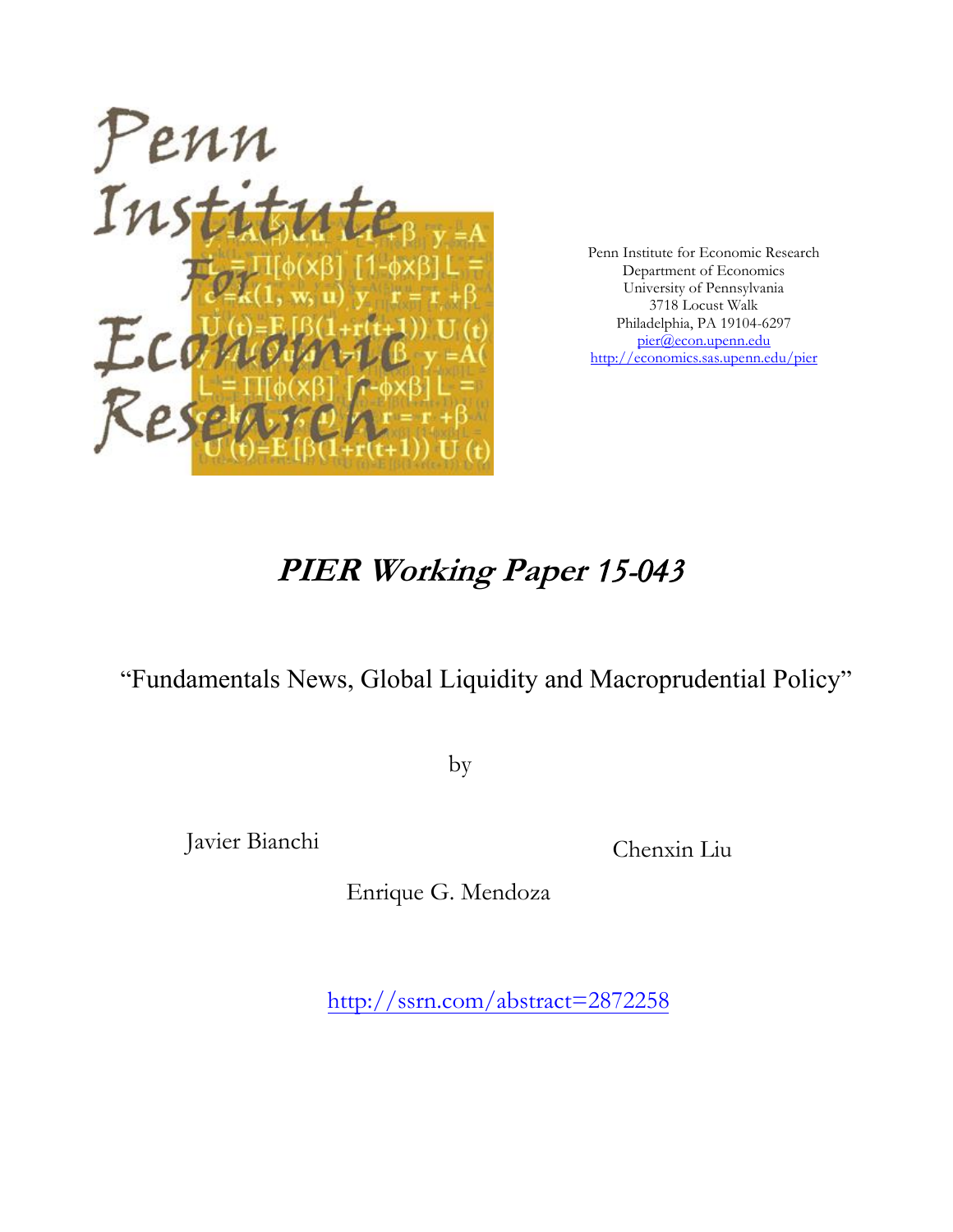# Fundamentals News, Global Liquidity and Macroprudential Policy<sup>\*</sup>

Javier Bianchi Minneapolis Fed & NBER

Chenxin Liu University of Wisconsin

Enrique G. Mendoza

University of Pennsylvania, NBER & PIER

December 5, 2016

#### Abstract

We study optimal macroprudential policy in a model in which unconventional shocks, in the form of news about future fundamentals and regime changes in world interest rates, interact with collateral constraints in driving the dynamics of financial crises. These shocks strengthen incentives to borrow in good times (i.e. when "good news" about future fundamentals coincide with a low-world-interest-rate regime), thereby increasing vulnerability to crises and enlarging the pecuniary externality due to the collateral constraints. Quantitatively, an optimal schedule of macroprudential debt taxes can lower the frequency and magnitude of financial crises, but the policy is complex because it features significant variation across interest-rate regimes and news realizations.

Keywords: Financial crises, macroprudential policy, systemic risk, global liquidity, news shocks

JEL Classification Codes: D62, E32, E44, F32, F41

<sup>∗</sup>This paper was prepared for the 2015 International Seminar on Macroeconomics. We would like to thank our discussant, Damiano Sandri, and conference participants for helpful comments and suggestions. We are grateful for the support of the National Science Foundation under awards 1325122 (Mendoza) and 1324395 (Bianchi). Mendoza acknowledges also the support of the Representative Office for the Americas of the Bank for International Settlements, where he was a visitor while working on part of this project. An earlier version of this paper circulated under the title "Phases of Global Liquidity, Fundamentals News and the Design of Macroprudential Policy."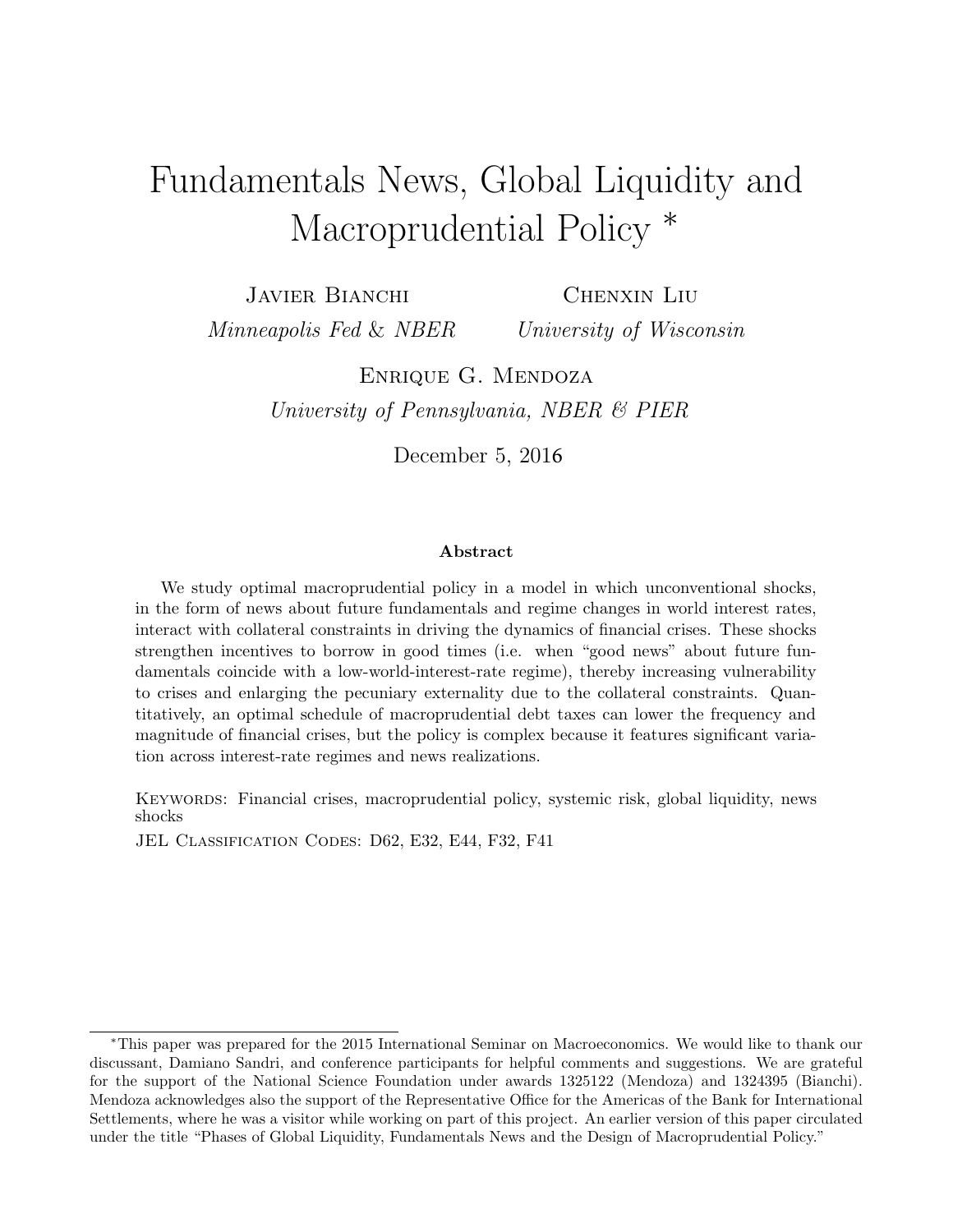## 1 Introduction

The goal of macroprudential policy is clear: hamper excessive credit growth in periods of expansion in order to lower the frequency and magnitude of financial crises. How to optimally design and implement this policy is much less clear. One major challenge is the development of a wellestablished quantitative framework that can be used to study endogenous financial amplification mechanisms capable of producing infrequent financial crises with realistic features, and to evaluate the effectiveness of alternative macroprudential policy strategies.

A class of models that has made progress in tackling these issues makes use of the Fisherian debt-deflation mechanism to amplify the effects of exogenous shocks in periods of financial distress, and thus generate nonlinear crisis dynamics. In models of this class, the market failure that justifies the use of macroprudential policy is a pecuniary externality that is ubiquitous in credit markets, because goods or assets used as collateral are valued at market prices: Private agents in a decentralized equilibrium do not internalize the negative effects of individual borrowing decisions made in "good times" on collateral prices in "bad times," when the debt-deflation mechanism induces large declines in relative prices. As a result, private agents borrow too much, relative to what is socially optimal, and leave the economy vulnerable to financial crises.

Existing quantitative studies in this literature have shown that collateral constraints can produce substantial amplification and asymmetry in response to standard-size shocks hitting the typical driving forces of business cycles, such as TFP and terms-of-trade shocks (e.g. [Mendoza,](#page-30-0) [2010\)](#page-30-0), and have also demonstrated how these models can be used to study the characteristics and effectiveness of various financial policies, including macroprudential policy.<sup>[1](#page-2-0)</sup> Most of the models developed to date (e.g. [Bianchi,](#page-29-0) [2011\)](#page-29-0), however, study macroprudential policy in environments with conventional shocks, usually TFP or interest-rate shocks that follow symmetric probabilistic processes known to agents.[2](#page-2-1) As a result, two potentially important sources of financial volatility that deviate from this treatment, noisy news about future economic fundamentals and regime shifts in global liquidity, are still absent from the analysis of macroprudential policy. This is in sharp contrast with empirical studies of credit cycles and financial crises, which suggest that factors like these are important determinants of credit dynamics and their interaction with the real economy (e.g., [Calvo et al.](#page-30-1) [\(1996\)](#page-30-1), [Shin](#page-31-0) [\(2013\)](#page-31-0), [Bruno and Shin](#page-29-1) [\(2014\)](#page-29-1), [Mendoza and Terrones](#page-30-2) [\(2012\)](#page-30-2), [Borio](#page-29-2) [\(2014\)](#page-29-2), [Reinhart and Rogoff](#page-31-1) [\(2014\)](#page-31-1), [Schularick and Taylor](#page-31-2) [\(2012\)](#page-31-2)).

<span id="page-2-0"></span>This paper aims to fill these gaps by introducing both news shocks and regime switches in

<sup>1</sup>Some of these studies include [Bianchi](#page-29-0) [\(2011\)](#page-29-0), [Benigno et al.](#page-29-3) [\(2013,](#page-29-3)[2014\)](#page-29-4), [Bianchi and Mendoza](#page-29-5) [\(2010](#page-29-5) [2013\)](#page-29-6), [Jeanne and Korinek](#page-30-3) [\(2010\)](#page-30-3), [Bengui and Bianchi](#page-29-7) [\(2014\)](#page-29-7), (see the literature reviews by [Galati and Moessner](#page-30-4) [\(2013\)](#page-30-4), [Galati and Moessner](#page-30-5) [\(2014\)](#page-30-6) and [Korinek and Mendoza](#page-30-6) (2014)). See also Schmitt-Grohé and Uribe [\(2013\)](#page-31-3) and [Farhi and Werning](#page-30-7) [\(2012\)](#page-30-7) for studies on macroprudential policy motivated by aggregate demand externalities.

<span id="page-2-1"></span><sup>2</sup>Two exceptions are [Bianchi et al.](#page-29-8) [\(2012\)](#page-29-8), who examine macroprudential policy in the setup of [Boz and Mendoza](#page-29-9) [\(2014\)](#page-29-9), in which informational frictions lead to endogenous booms in asset valuation, and [Flemming, L'Huillier,](#page-30-8) [and Piguillem](#page-30-8) [\(2015\)](#page-30-8) who study shifts in the perception of future income realizations due to persistent growth shocks.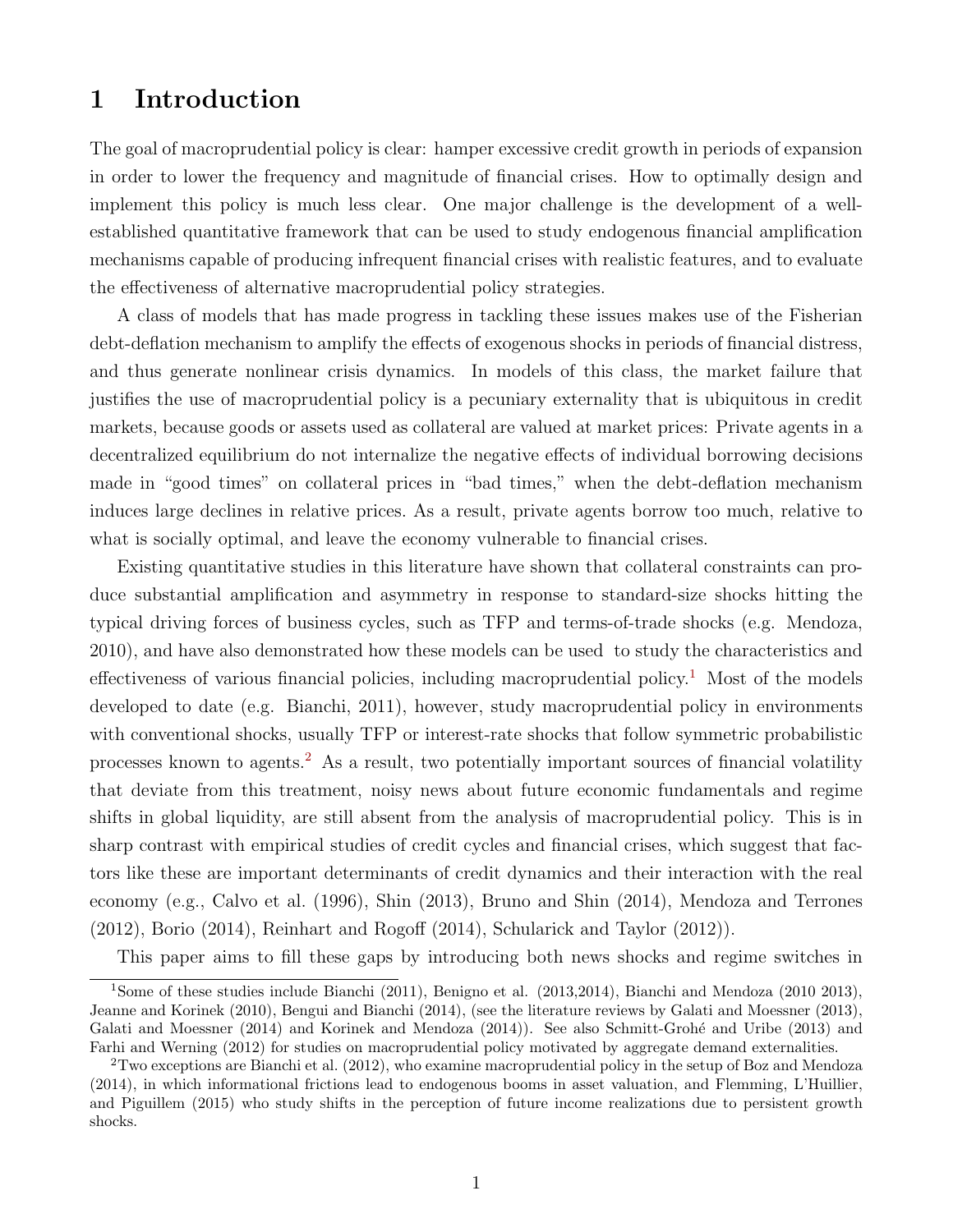global liquidity into a Fisherian model of macroprudential policy. Noisy, but informative, news about future income shocks are introduced as a driving force of credit cycles following the recent macro literature on news and economic fluctuations.<sup>[3](#page-3-0)</sup> For example, in the years leading to the recent European crisis, the prolonged boom of Southern Europe could be viewed as related to anticipated benefits from joining the EU. Shifts in global liquidity are introduced as a regimeswitching process in the evolution of world interest rates or leverage limits supported by world capital markets. [Calvo et al.](#page-30-1) [\(1996\)](#page-30-1) and [Shin](#page-31-0) [\(2013\)](#page-31-0) document the importance of fluctuations in global capital market conditions and world interest rates in driving capital inflows and domestic credit in emerging economies.

The paper presents both theoretical and quantitative findings that highlight the effects of news about fundamentals and global liquidity shifts on the design of optimal macroprudential policy. In addition, we provide a Matlab toolkit that uses global, non-linear solution methods to solve Fisherian models in which a collateral constraint is linked to factor and goods prices, and to evaluate macroprudential policy. These algorithms can be used to solve for the optimal policy and assessing its effects, and also for evaluating the effects of alternative simple policy rules and comparing their performance with the optimal policy.

The analysis shows that both news about fundamentals and regime-switches in world financial conditions are important driving forces of financial crisis dynamics. Macroprudential policy is implemented as a state-contingent tax on debt that yields the same allocations and prices supported by a constrained-efficient social planner who internalizes the pecuniary externality. This optimal debt tax is an effective tool for reducing the likelihood and magnitude of financial crises, but it requires significant variation across capital-markets regimes and news realizations. When the precision of news rises, crises become more likely as agents can forecast better future fluctuations. At the same time, however, crises become more severe as agents accumulate less precautionary savings during good times. Overall, the need for macroprudential policy is reduced as the precision of news rises. In fact, as the precision of news increase, there are smaller welfare gains and lower average debt taxes associated to macroprudential policy.

The rest of the paper is organized as follows. Section 2 describes the decentralized equilibrium of the model without policy intervention. Section 3 examines the problem solved by the financial regulator, the role of macroprudential policy, and the decentralization of optimal macroprudential policy as taxes on debt. Section 4 examines the quantitative predictions of the model. Section 5 provides conclusions. Two appendices provide mathematical details and describe the solution toolkit.

<span id="page-3-0"></span><sup>&</sup>lt;sup>3</sup>See, for example, [Beaudry and Portier](#page-29-10) [\(2006\)](#page-29-10), Schmitt-Grohé and Uribe [\(2012\)](#page-31-4) [Jaimovich and Rebelo](#page-30-9) [\(2009\)](#page-30-9), [Christiano et al.](#page-30-10) [\(2010\)](#page-30-10), [Blanchard, L'Huillier, and Lorenzoni](#page-29-11) [\(2013\)](#page-29-11).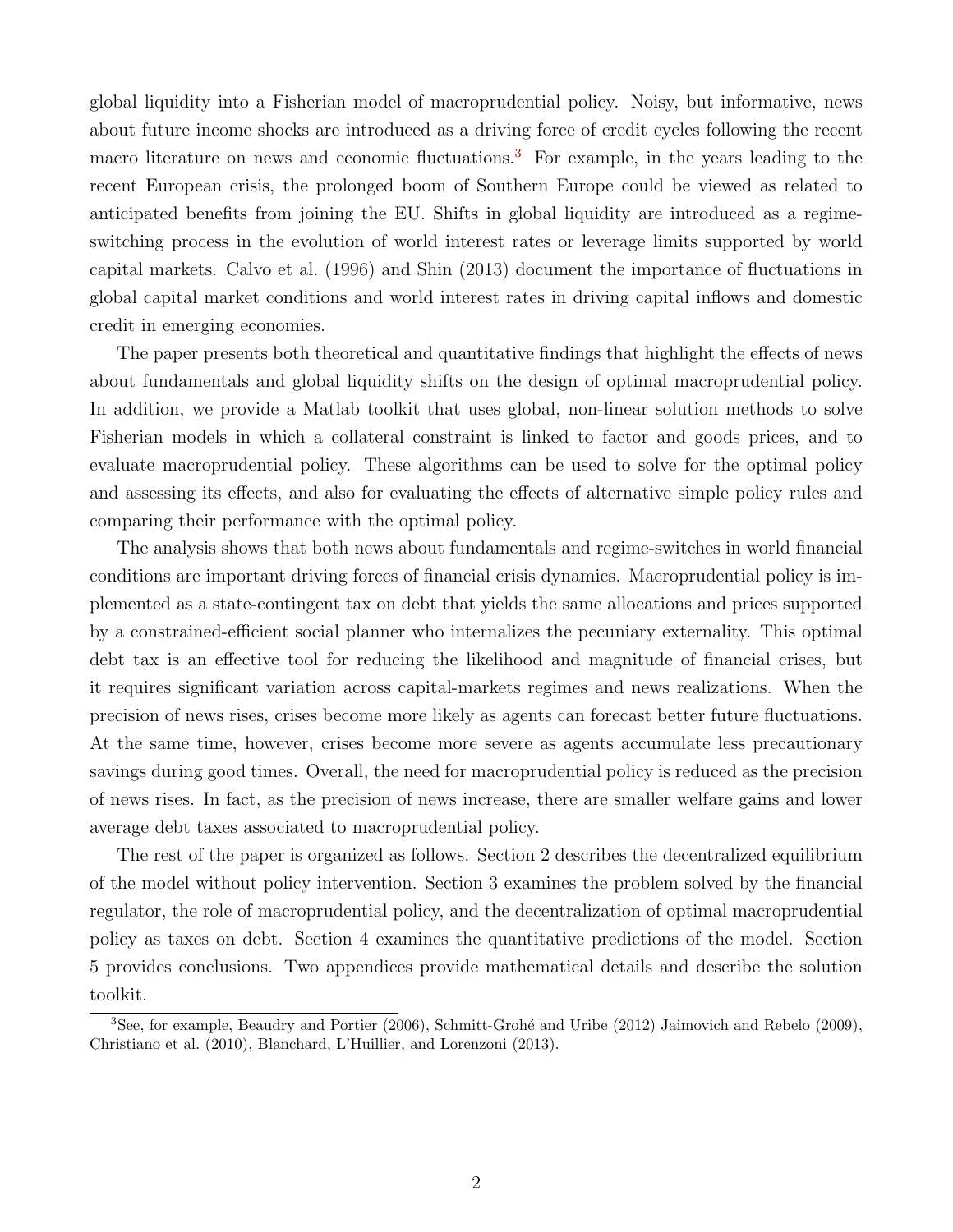## 2 Model

The model is in the vein of the two-sector framework of Sudden Stops proposed by [Mendoza](#page-30-11) [\(2002\)](#page-30-11) and used to study optimal macroprudential policy by [Bianchi](#page-29-0) [\(2011\)](#page-29-0). We introduce noisy news about future income and regime-switches in world interest rates into that framework.

#### 2.1 Representative Household's problem

Consider a small open economy inhabited by a representative household who consumes tradable and nontradable goods, denoted  $c^T$  and  $c^N$  respectively. Preferences are given by a standard intertemporal utility function with constant relative risk aversion (CRRA):

<span id="page-4-0"></span>
$$
\mathbb{E}_0 \sum_{t=0}^{\infty} \beta^t u(c), \quad u(c) = \frac{c^{1-\gamma}}{1-\gamma}.
$$
 (1)

In this expression,  $\mathbb{E}(\cdot)$  is the expectation operator,  $\beta$  is the discount factor, and  $\gamma$  is the coefficient of relative risk aversion. Note that the CRRA functional form is not critical, what is critical is that the period utility function  $u(\cdot)$  be a concave, twice-continuously differentiable function that satisfies the Inada condition. The consumption basket  $c$  is a CES aggregator with elasticity of substitution  $1/(\eta + 1)$  between  $c^T$  and  $c^N$ , given by:

$$
c = \left[ \omega \left( c^{T} \right)^{-\eta} + (1 - \omega) \left( c^{N} \right)^{-\eta} \right]^{-\frac{1}{\eta}}, \eta > 1, \omega \in (0, 1). \tag{2}
$$

Normalizing the price of tradable goods to 1 and denoting the relative price of nontradables by  $p^N$ , the agent's budget constraint is:

<span id="page-4-1"></span>
$$
q_t b_{t+1} + c_t^T + p_t^N c_t^N = b_t + y_t^T + p_t^N y_t^N
$$
\n(3)

The representative agent has access to a global market of one-period, non-state-contingent bonds denominated in units of tradable goods sold at a price  $q_t = 1/R_t$ , where  $R_t$  is the exogenous gross world real interest rate. The stochastic process of the interest rate exhibits regime switches that characterize periods of high and low global liquidity, as explained below. The agent begins the period with bond holdings  $b_t$  and chooses  $b_{t+1}$ , and collects a stochastic endowment of tradables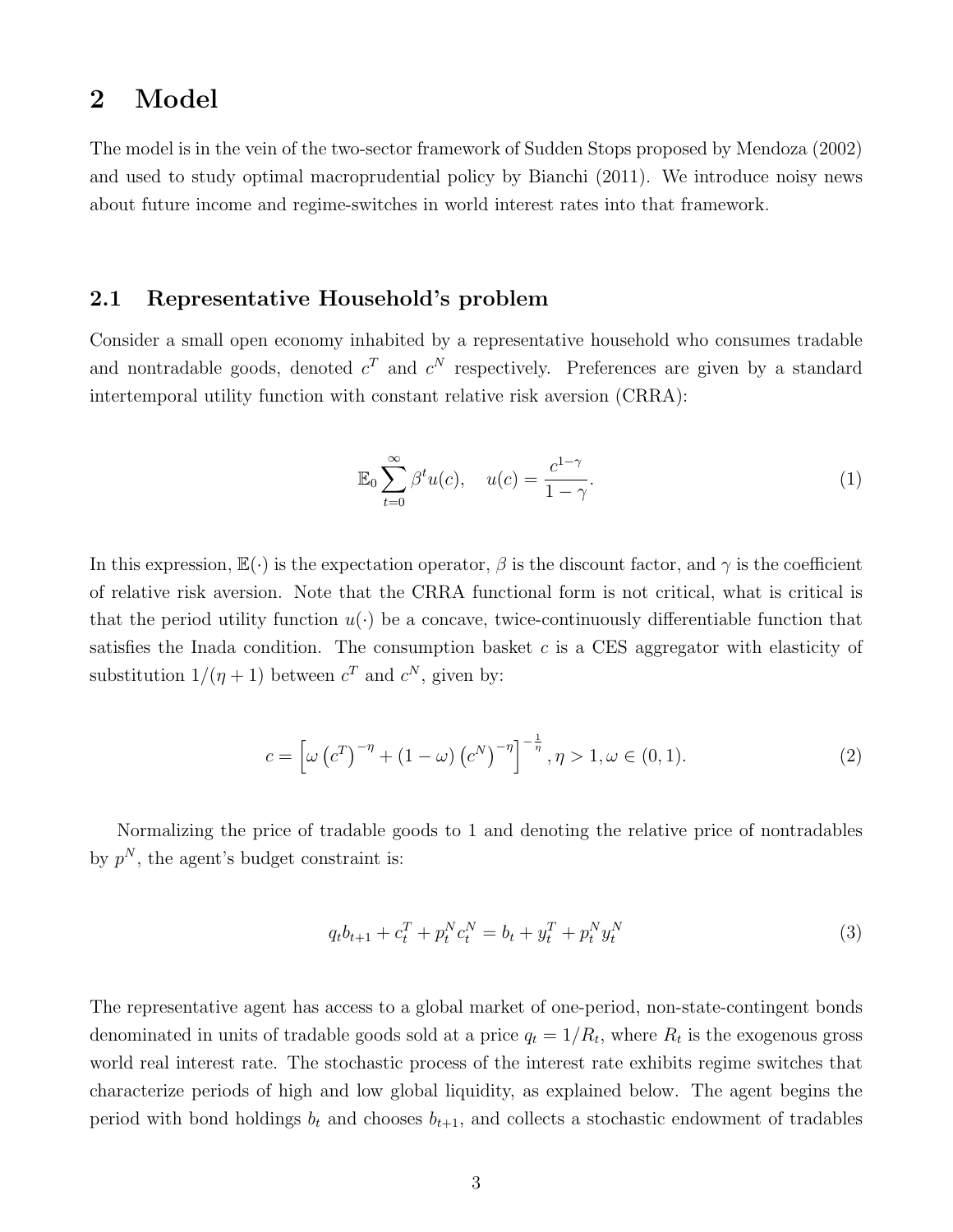$y_t^T$  and a fixed endowment of non-tradables  $y_t^N$ . The stochastic process of  $y_t^T$  follows a standard Markov process to be specified later, and is influenced by the arrival of noisy news, along the lines of the literature on news and business cycles (see [Beaudry and Portier](#page-29-12) [\(2014\)](#page-29-12) for a recent survey). In particular, every period the representative agent receives noisy news that relates to the future evolution of  $y_t^T$ .

The representative agent faces a credit constraint that limits its debt not to exceed a fraction  $\kappa$  of its total income in units of tradables:

<span id="page-5-0"></span>
$$
q_t b_{t+1} \ge -\kappa (y_t^T + p_t^N y_t^N) \tag{4}
$$

This collateral constraint can be viewed as resulting from enforcement or institutional frictions by which lenders are only able to harness a fraction  $\kappa$  of a borrower's income in case of non-repayment, or it can also be thought of as capturing observed practices in credit markets, such as the scoring alogorithms used in household credit.

The separation between tradables and nontradables in the credit constraint is intended to capture the "liability dollarization" phenomenon typical of emerging economies: Foreign liabilities are generally contracted in hard currencies, which represent tradable goods, but are backed up by the income generated in both tradables and nontradables sector of the economy. The contracting of the liabilities often occurs via bank intermediation, with domestic banking systems borrowing abroad in hard currencies and lending at home in the domestic currency, but more recently direct borrowing in corporate bonds has also surged (see [Shin,](#page-31-0) [2013,](#page-31-0) [Bruno and Shin](#page-29-1) [\(2014\)](#page-29-1)).

The representative agent chooses optimally the stochastic processes  $\{c_t^T, c_t^N, b_{t+1}\}_{t\geq 0}$  to maximize expected lifetime utility [\(1\)](#page-4-0) subject to sequences of budget constraints [\(3\)](#page-4-1) and credit con-straints [\(4\)](#page-5-0), taking  $b_0$  and  $\{p_t^N\}_{t\geq 0}$  as given. This maximization problem yields the following first-order conditions:

$$
\lambda_t = u_T(t) \tag{5}
$$

$$
p_t^N = \left(\frac{1-\omega}{\omega}\right) \left(\frac{c_t^T}{c_t^N}\right)^{\eta+1} \tag{6}
$$

<span id="page-5-1"></span>
$$
\lambda_t = \frac{\beta}{q_t} \mathbb{E}_t \left[ \lambda_{t+1} + \mu_t \right] \tag{7}
$$

$$
q_t b_{t+1} + \kappa \left( y_t^T + p_t^N y_t^N \right) \ge 0, \quad \text{with equality if } \mu_t > 0,
$$
\n
$$
(8)
$$

where  $u_T$  denotes the partial derivative of the utility function with respect to  $c_t^T$ ,  $\lambda_t$  is the Lagrange multiplier on the budget constraint, and  $\mu_t$  is the Lagrange multiplier on the credit constraint.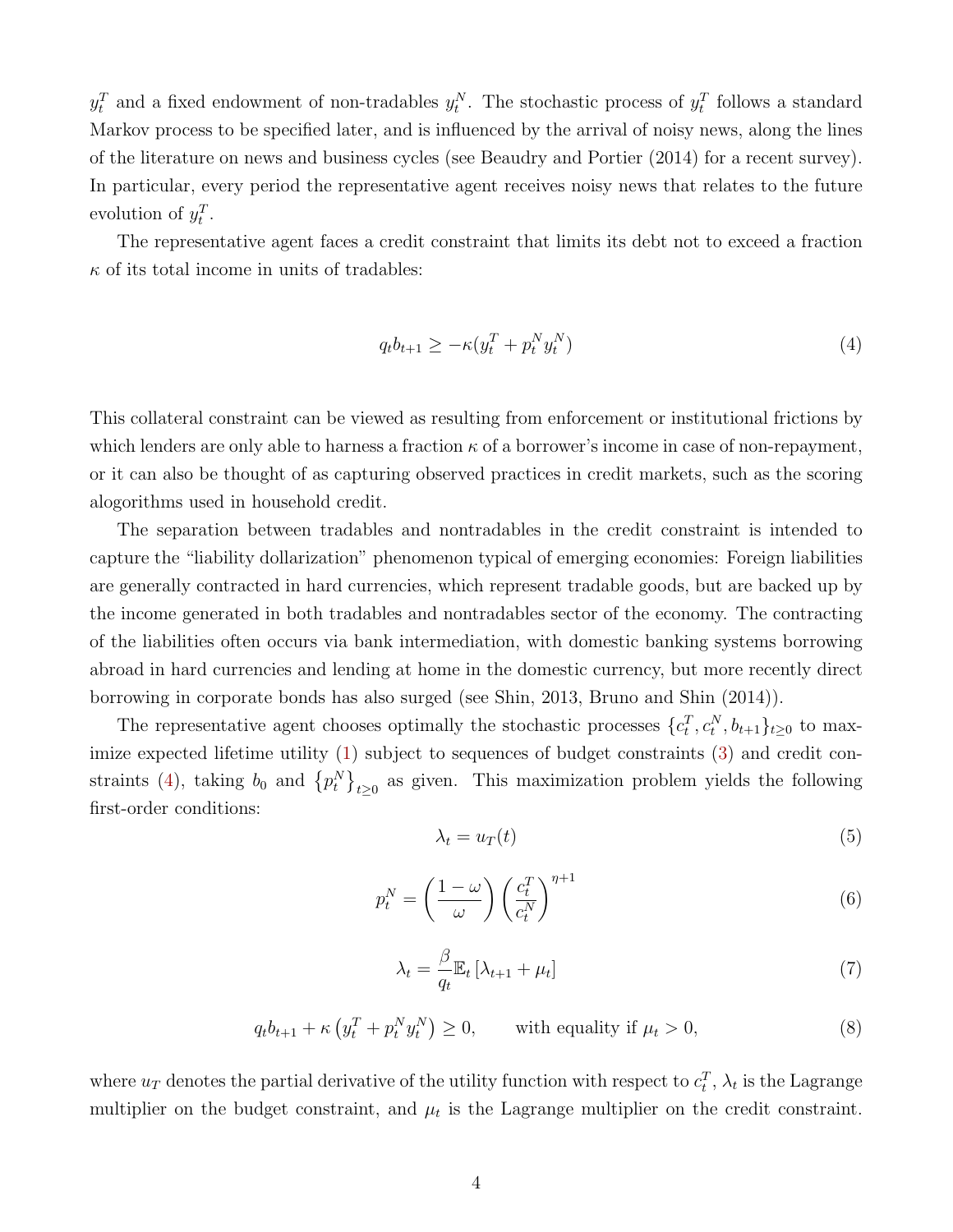Notice that regime switches in the world interest rate affect borrowing incentives via their effect on the marginal cost of borrowing in the right-hand-side of the Euler equation [\(7\)](#page-5-1), and that news about future values of  $y_t^T$  alter both incentives to borrow at t and expectations of future borrowing capacity. Hence, changes in global liquidity and news shocks affect the volatility of capital flows and the economy's vulnerability to financial crises.

#### 2.2 Competitive Equilibrium

The competitive equilibrium is given by sequences of allocations  $\{c_t^T, c_t^N, b_{t+1}\}_{t\geq 0}$  and prices  ${p_t^N}_{t\geq 0}$  such that: (a) the representative agent maximizes utility subject to the budget and collateral constraints taking prices as given, and (b) the market-clearing conditions of the market of nontradable goods holds:  $c_t^N = y_t^N$ . This condition, together with the agents' budget constraint, implies that the resource constraint of the small open economy's tradables sector also holds:  $c_t^T = y_t^T - q_t b_{t+1} + b_t$ .

#### <span id="page-6-0"></span>2.3 Fundamentals News and Global Liquidity Regimes

We model news about fundamentals as noisy signals of future realizations of  $y<sup>T</sup>$  following the specification proposed by [Durdu et al.](#page-30-12) [\(2013\)](#page-30-12). The probability of a signal conditional on an income realization satisfies the following condition:

$$
p(s_t = i | y_{t+1}^T = l) = \begin{cases} \theta & \text{if } i = l \\ \frac{1-\theta}{N-1} & \text{if } i \neq l \end{cases}
$$
 (9)

where  $s_t$  is the signal that agents receive at date t, N is the number of possible realizations of  $y_t^T$ at any date t, and  $\theta$  is the signal precision parameter. When  $\theta = \frac{1}{N}$  $\frac{1}{N}$ , the signals are completely uninformative, because  $p(s_t = i | y_{t+1}^T = l)$  simply assigns a uniform probability of  $1/N$  to all values the signal can take, regardless of the value of  $y_{t+1}^T$ . Hence, news do not add any information useful to alter the expectations about  $y_{t+1}^T$  that are formed using the probabilistic process of  $y^T$  alone. When  $\theta = 1$ , the signals have perfect precision: News allow the agent to perfectly anticipate the value of  $y_{t+1}^T$  (i.e. a given value of  $y_{t+1}^T = l$  will be expected to occur with perfect certainty when the signal  $s_t = l$  is observed).

The conditional forecast probability of next period's tradables income, conditional on a par-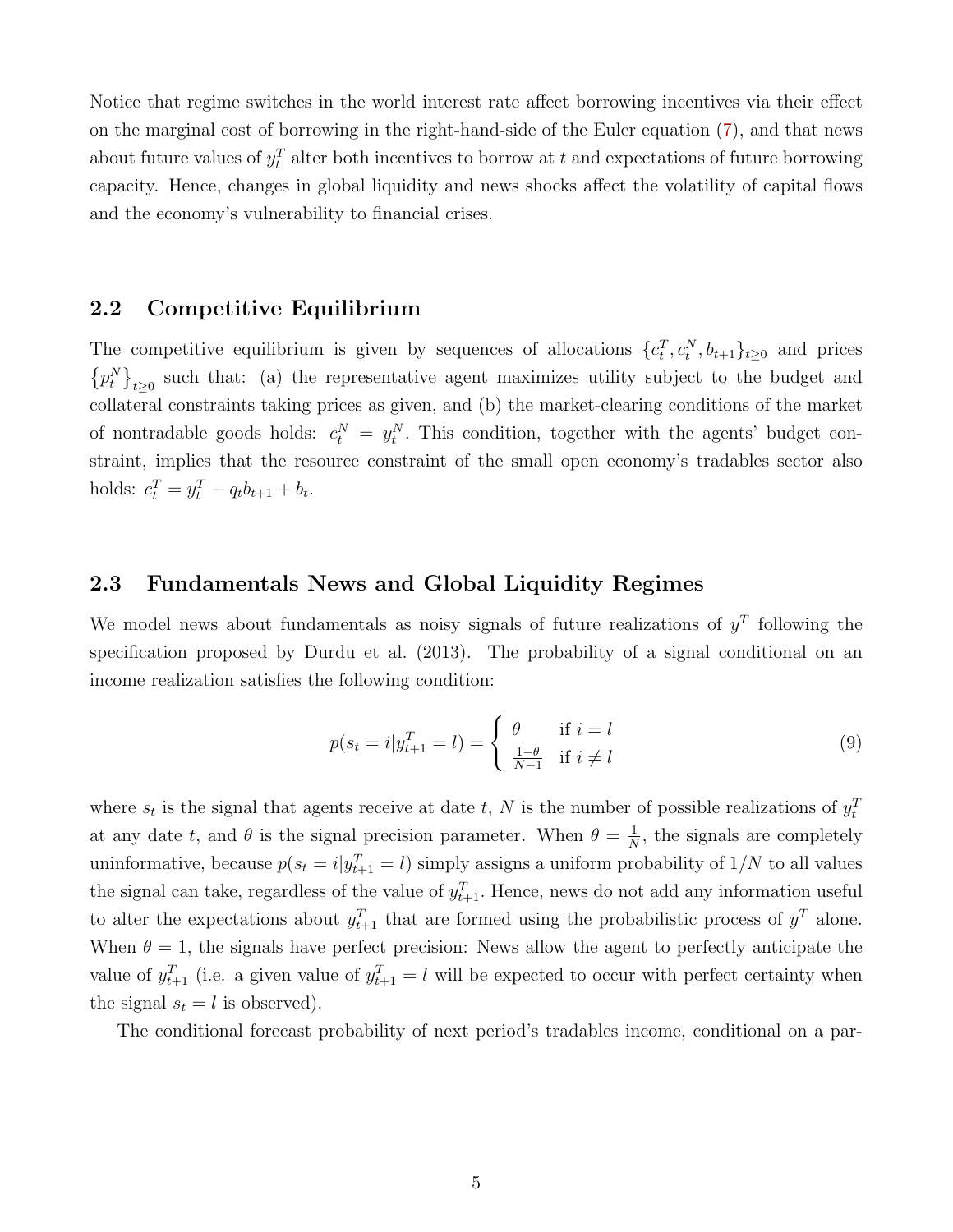ticular observed pair of current income and news signal, is derived following Bayes' theorem:

$$
p(y_{t+1}^T = l | s_t = i, y_t^T = j) = \frac{p(s_t = i | y_{t+1}^T = l) p(y_{t+1}^T = l | y_t^T = j)}{\sum_n p(s_t = i | y_{t+1}^T = n) p(y_{t+1}^T = n | y_t^T = j)} \tag{10}
$$

The Markov chain for the joint evolution of  $y<sup>T</sup>$  and s is then given by:

$$
\Pi(y_{t+1}^T, s_{t+1}, y_t^T, s_t) \equiv p(s_{t+1} = k, y_{t+1}^T = l | s_t = i, y_t^T = j)
$$
  
=  $p(y_{t+1}^T = l | s_t = i, y_t^T = j) \sum_m [p(y_{t+2}^T = m | y_{t+1}^T = l) p(s_{t+1} = k | y_{t+2}^T = m)]$  (11)

Expectations in the optimization problem solved by the representative agent are taken using  $\Pi(\cdot)$  instead of using just the Markov transition probability matrix of  $y_t^T$  to  $y_{t+1}^T$ . Notice that  $\Pi(\cdot)$  is a conditional probability that combines the information provided by the date-t signal and income realization about the likelihood of a particular date-t+1 income realization with the associated expectation of a date-t+1 signal for that income realization. This is because agents know that signals themselves are stochastic, and hence form rational expectations about their future evolution.[4](#page-7-0)

Fluctuations in global liquidity across high- and low-liquidity regimes are modeled as regime switches in the world real interest rate, using a standard two-point, regime-switching process with regimes  $R^h$  (low global liquidity) and  $R^l$  (high global liquidity) with  $R^h > R^l$ . The continuation transition probabilities are denoted  $F_{hh} \equiv p(R_{t+1} = R^h \mid R_t = R^h)$  and  $F_{ll} \equiv p(R_{t+1} = R^l \mid R_t = R^h)$  $R^l$ , and the switching probabilities are simply  $F_{hl} = 1 - F_{hh}$  and  $F_{lh} = 1 - F_{ll}$ . The long-run probabilities of each regime are  $\Pi^h = F_{lh}/(F_{lh}+F_{hl})$  and  $\Pi^l = F_{hl}/(F_{lh}+F_{hl})$  respectively, and the corresponding mean durations are  $1/F_{hl}$  and  $1/F_{lh}$ . The long-run unconditional mean, variance, and first-order autocorrelation of R are given by the standard formulae:

$$
E[R] = (F_{lh}R^h + F_{hl}R^l)/(F_{lh} + F_{hl})
$$
\n(12)

$$
\sigma^{2}(R) = \Pi^{h}(R^{h})^{2} + \Pi^{l}(R^{l})^{2} - (E[R])^{2}
$$
\n(13)

$$
\rho(R) = F_{ll} - F_{hl} = F_{hh} - F_{lh} \tag{14}
$$

<span id="page-7-0"></span><sup>&</sup>lt;sup>4</sup> Notice that  $\theta = 1$  does not remove income uncertainty completely. The realization of  $y_{t+1}^T$  is anticipated at date t with certainty, but since signals remain stochastic, agents still form expectations of income for t+2 and beyond based on expectations of the evolution of the signals.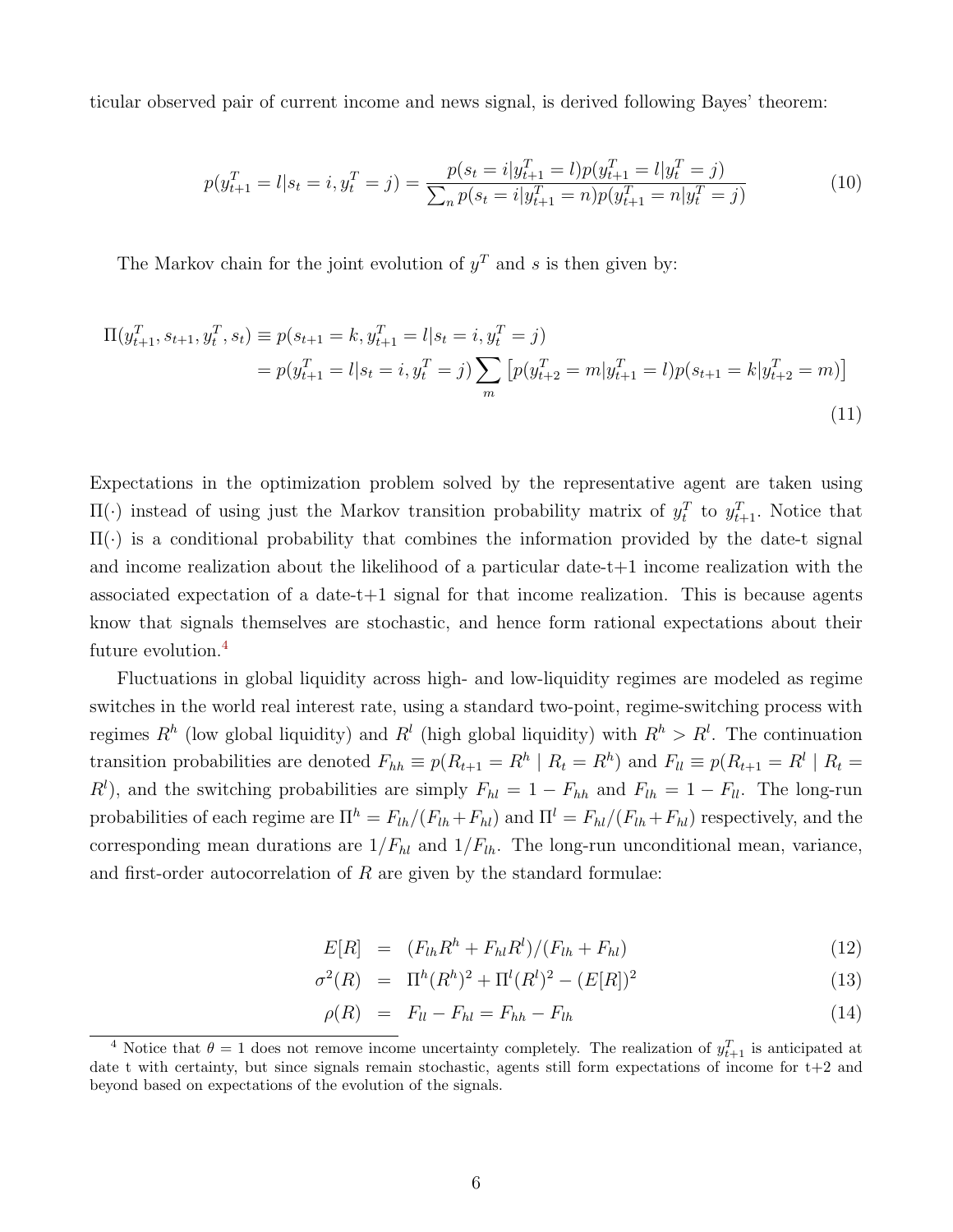We also studied an alternative modeling global liquidity regimes as changes in  $\kappa$ , instead of changes in R. The quantitative implications of following this approach are discussed later in the paper.

### 3 Planner's Problem & Macroprudential Policy

Following [Bianchi](#page-29-0) [\(2011\)](#page-29-0), we study a constrained planner's problem in which a planner (or financial regulator) chooses directly the economy's holdings of non-state contingent bonds subject to the credit constraint, and lets all other markets clear competitively. The crucial difference is that, in contrast with private agents, the planner internalizes how borrowing decisions affect consumption, which in turn affect the equilibrium price of non-tradables and the tightness of the credit constraint (i.e. the "borrowing capacity").

The planner's dynamic programming problem in recursive form, following the standard convention of denoting with a prime variables dated  $t + 1$ , is defined as follows:

$$
V(b,z) = \max_{p^N, c^T, c^N, b'} \left[ u \left( \left[ \omega \left( c^T \right)^{-\eta} + (1 - \omega) \left( c^N \right)^{-\eta} \right]^{-\frac{1}{\eta}} \right) + \beta \mathbb{E} V(b', z') \right] \tag{15}
$$

subject to

<span id="page-8-0"></span>
$$
c^T + qb' = b + y^T \tag{16}
$$

<span id="page-8-1"></span>
$$
c^N = y^N \tag{17}
$$

<span id="page-8-2"></span>
$$
qb' \ge -\kappa (y^T + p^N y^N) \tag{18}
$$

<span id="page-8-3"></span>
$$
p^N = \left(\frac{1-\omega}{\omega}\right) \left(\frac{c^T}{c^N}\right)^{\eta+1} \tag{19}
$$

The state variables are the current bond holdings, b, and the realizations of the exogenous shocks denoted as  $z = (y^T, s, q)$ . The constraints faced by the planner are: the resource constraint for tradable goods [\(equation](#page-8-0) (16)), the market-clearing condition in the nontradable goods market [\(equation](#page-8-1) (17)), the credit constraint [\(equation](#page-8-2) (18)), and the condition that characterizes optimal sectoral consumption allocations [\(equation](#page-8-3) (19)).

As shown in Appendix 1, the first-order conditions of the above problem (in sequential form)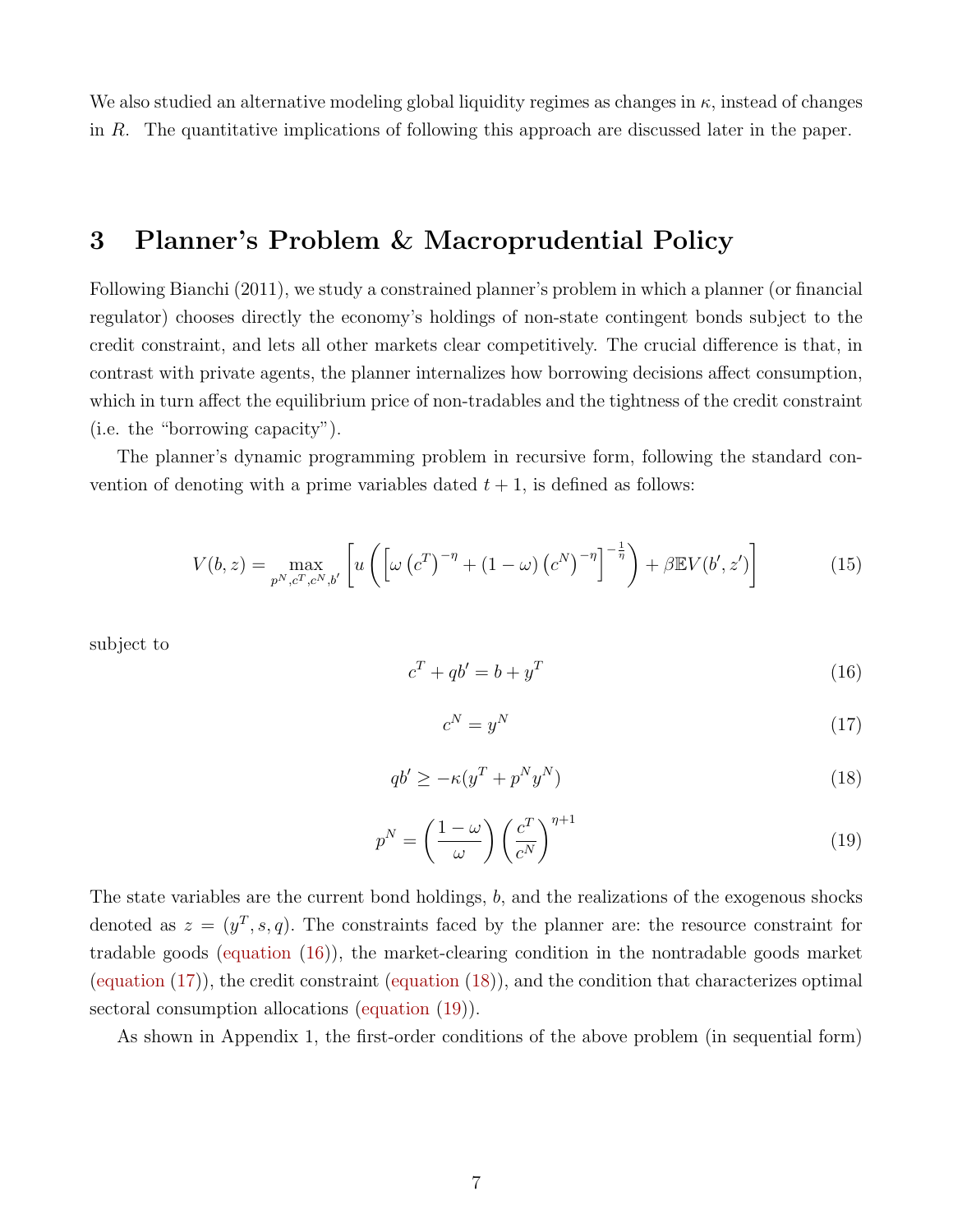can be reduced to the following two expressions:

$$
\lambda_t = u_T(t) + \mu_t \psi_t \tag{20}
$$

$$
\lambda_t = \frac{\beta}{q_t} \mathbb{E}_t \left[ \lambda_{t+1} + \mu_t \right] \tag{21}
$$

where  $\lambda_t$  and  $\mu_t$  denote the Lagrange multipliers on the resource constraint and credit constraint respectively, and the term  $\psi_t \equiv \kappa \left[ \frac{1-\omega}{\omega} \right]$  $\frac{-\omega}{\omega}(1+\eta)\frac{c^T}{y^N}$  $\left[\frac{c^T}{y^N}\right]$  captures the effect of an additional unit of tradables consumption on the borrowing capacity via general equilibrium effects on the price of nontradables, which affects the value of collateral.<sup>[5](#page-9-0)</sup> In turn, the term  $\mu_t \psi_t$  reflects the fact that, when the credit constraint binds, the social marginal benefit from consumption of tradable goods includes the gains resulting from how changes in consumption help relax the credit constraint, in addition to the marginal utility of tradables consumption.

From a macroprudential perspective, the focus is on how to affect credit allocations in "good times" because of what those allocations can cause in "bad times." Accordingly, the scenario of interest is one in which the credit constraint is not binding at date t (i.e.  $\mu_t = 0$ ) but may be binding at  $t + 1$  ( $E_t[\mu_{t+1}] > 0$ ). In this scenario, the planner's Euler equation takes this form:

$$
u_T(t) = \frac{\beta}{q_t} \mathbb{E}_t \left[ u_T(t+1) + \mu_{t+1} \psi_{t+1} \right]
$$
\n(22)

Comparing this condition with the household's Euler equation for bonds shows that, as in [Bianchi](#page-29-0) [\(2011\)](#page-29-0), there is a wedge between the private and social marginal cost of borrowing, given by the term  $\mu_{t+1}\psi_{t+1}$ . In particular, when the credit constraint is expected to bind, the planner faces a strictly higher marginal cost of borrowing than the representative agent. This is a pecuniary externality, because it results from the fact that the planner makes borrowing choices at  $t$  taking into account that the credit constraint could bind at  $t+1$ , and if it does the Fisherian debt-deflation mechanism will cause a collapse of the relative price of nontradables that will shrink borrowing capacity. The representative agent takes prices as given at all times, and thus does not internalize these effects.

News about domestic fundamentals and regime-switching of global liquidity have important effects on the pecuniary externality. "Good news" at  $t$  about future income lead to higher consumption, and since that increase in income has not been realized yet, this leads to an increase in borrowing which makes the economy more vulnerable to hitting the credit constraint. On the

<span id="page-9-0"></span><sup>5</sup>The term in square brackets measures how total income in units of tradables (i.e. the value of collateral) changes with the choice of  $b_{t+1}$ , because this choice alters consumption of tradables and the relative price of nontradables.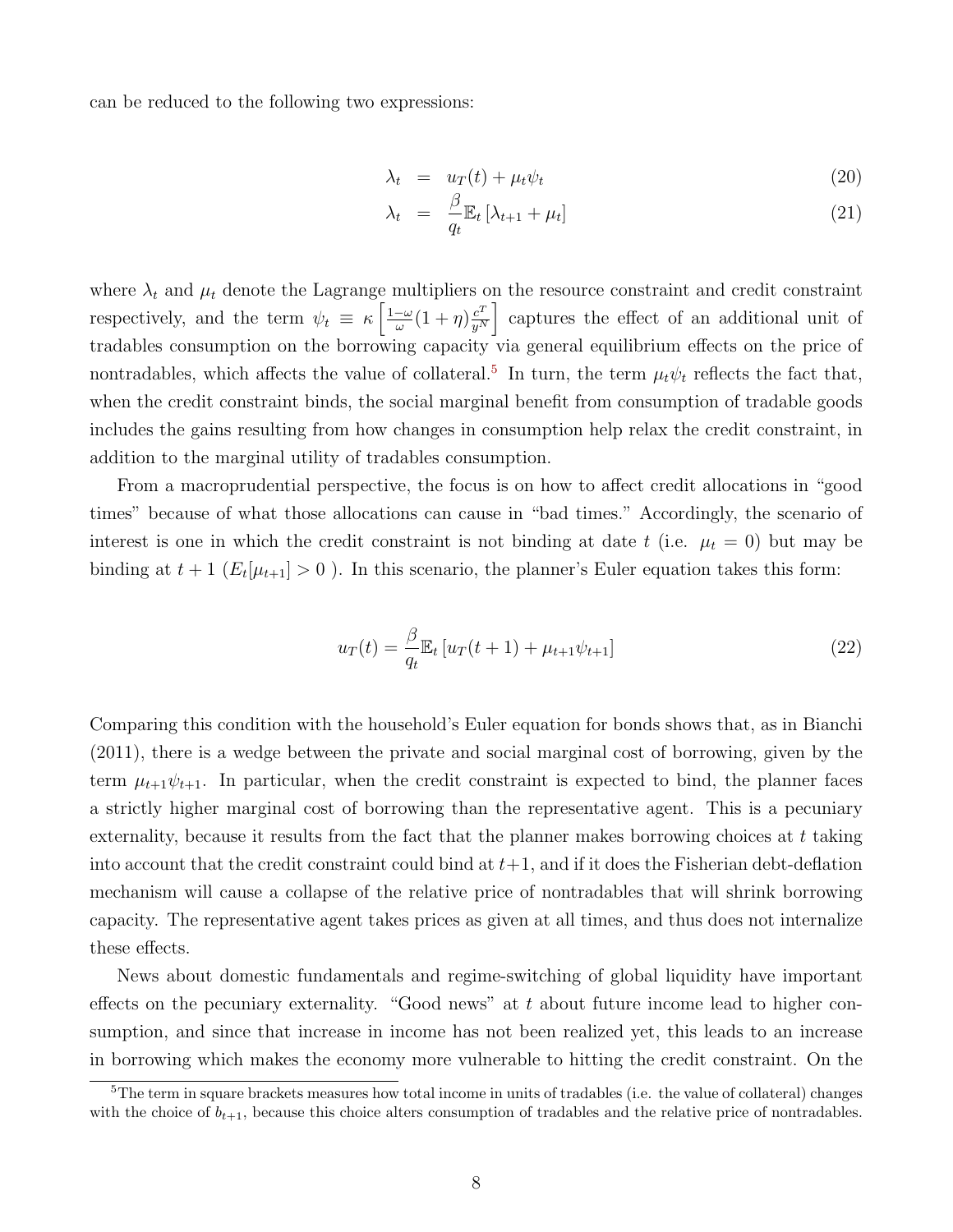other hand, by increasing expected future income, the good news also increase on expectation the future borrowing capacity and at the same time reduce future borrowing needs. As a result of these effect, we will show below that good news generate a larger fat tail in the distribution of the economy's bond holdings (i.e. higher mass at higher debt levels), by generating an increase in external borrowing and exposing the economy to events in which good news turn out not be real-ized ex post.<sup>[6](#page-10-0)</sup> The regime shifts in global liquidity affect the pecuniary externality because lower interest rates make borrowing cheaper, and lead the economy to take on more debt. A sudden increase in the interest rate, or an adverse income shock, can lead to a decline in consumption, which in turn makes the credit constraint tighter and leads to a sharp reduction in capital flows.

The constrained-efficient allocations and prices that solve the planner's problem can be decentralized as a competitive equilibrium using various policy instruments, including taxes on debt, loan-to-value ratios, capital requirements or reserve requirements (see [Bianchi](#page-29-0) [\(2011\)](#page-29-0), [Stein](#page-31-5) [\(2012\)](#page-31-5)). Since the market failure is a pecuniary externality, the natural instrument to consider is a standard tax on the cost of the good associated with the externality, in this case the cost of borrowing. Taxing the cost of borrowing at a rate  $\tau_t$ , the cost of purchasing bonds in the budget constraint becomes  $[q_t/(1 + \tau_t)]b_{t+1}$ . The optimal macroprudential tax can then be derived as the value of  $\tau_t$ , which varies across time and states of nature, that equates the Euler equations of bonds of the social planner and the decentralized equilibrium with the tax. Hence, the tax induces private agents to face the social marginal cost of borrowing in the states in which this cost differs from the private cost in the absence of macroprudential policy (assuming in addition that the revenue of the tax is rebated to the household as a lump-sum transfer).<sup>[7](#page-10-1)</sup> When  $\mu_t = 0$ , the optimal macro-prudential tax can be expressed as follows:

<span id="page-10-3"></span>
$$
\tau_t = \frac{\mathbb{E}_t \left[ \mu_{t+1} \psi_{t+1} \right]}{\mathbb{E}_t \left[ u_T(t+1) \right]} \tag{23}
$$

Notice that this tax captures the pecuniary externality, which reflects the possibility of a financial crisis the following period, as analyzed above.[8](#page-10-2)

<span id="page-10-0"></span> ${}^{6}$ [Flemming et al.](#page-30-8) [\(2015\)](#page-30-8) provide a theoretical characterization of how shifts in the distribution of future income affect borrowing for the planner in a three-period model with unitary elasticity of substitution across  $c^T$  and  $c^N$ , and quantitatively analyze this issue in a model with growth shocks.

<span id="page-10-1"></span><sup>7</sup>[Bengui and Bianchi](#page-29-7) [\(2014\)](#page-29-7) study the case where taxes on debt are not perfectly enforceable and show that while this creates a trade-off between prudential benefits and allocative inefficiencies, taxes are still desirable.

<span id="page-10-2"></span><sup>&</sup>lt;sup>8</sup>When  $\mu_t > 0$ , there is a range of taxes that implements the constrained efficient allocations. In particular,  $\tau$ such that  $u'(c_t) > \beta R(1+\tau) E u'(c_{t+1})$  with all variables evaluated at the allocations of the social planner implements the same allocations. Notice that a zero tax implements these allocations if and only if  $u'(c_t) > \beta R E u'(c_{t+1})$ .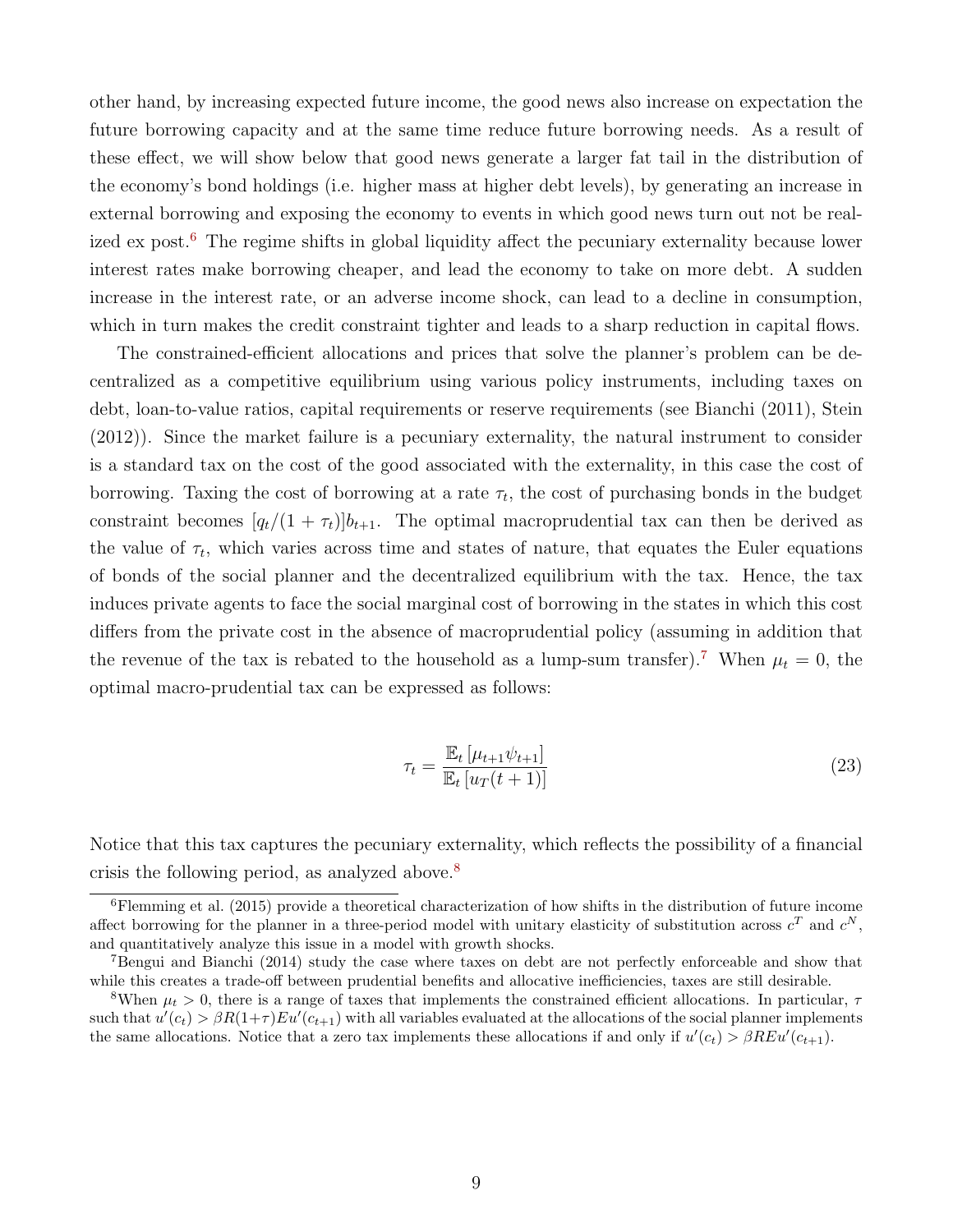## 4 Quantitative Analysis

#### 4.1 Calibration

<span id="page-11-0"></span>The parameterization follows closely the one proposed by [Bianchi](#page-29-0) [\(2011\)](#page-29-0), which was based on data for Argentina, but removing the shocks to the nontradables endowment. This was done to keep the set of exogenous shocks small in order to facilitate the numerical analysis. The parameter values used to calibrate the model are shown in Table [1.](#page-11-0)

| Values         |
|----------------|
| 1              |
| 3              |
| 1              |
| 0.54           |
| 0.059          |
| 0.91           |
| $\overline{2}$ |
| 0.205          |
| 0.32           |
| $\rm 0.32$     |
| $\frac{2}{3}$  |
| 1.0145         |
| 0.9672         |
| 0.9333         |
| 0.6            |
|                |

Table 1: Baseline Model Parameters

The coefficient of relative risk aversion is set to a  $\gamma = 2$ , which is a standard value. The value of  $\eta$  is crucial, because it determines the elasticity of substitution in consumption of tradables and nontradables  $(1/(1+\eta))$ , which in turn affects the response of the price of nontradables to changes in sectoral consumption allocations and hence the size of the pecuniary externality. As [Bianchi](#page-29-0) [\(2011\)](#page-29-0) reports, empirical estimates of the elasticity of substitution range between 0.40 and 0.83, and we use the same conservative benchmark he adopted, such that the elasticity of substitution is set at the upper bound of this range. Hence  $\eta = 0.205$ .

The joint Markov process of the tradables endowment and news signals is set as follows. First, we use  $\rho_{yT} = 0.54$  and  $\sigma_{yT} = 0.059$ , as estimated by [Bianchi](#page-29-0) [\(2011\)](#page-29-0) using data for Argentina. Second, we use the Tauchen-Hussey quadrature algorithm to construct a Markov process with three realizations  $(N = 3)$  that approximates the estimated tradables income process. Third, to set the precision of the date t signals about  $y_{t+1}^T$ , recall that we are assuming that the signals also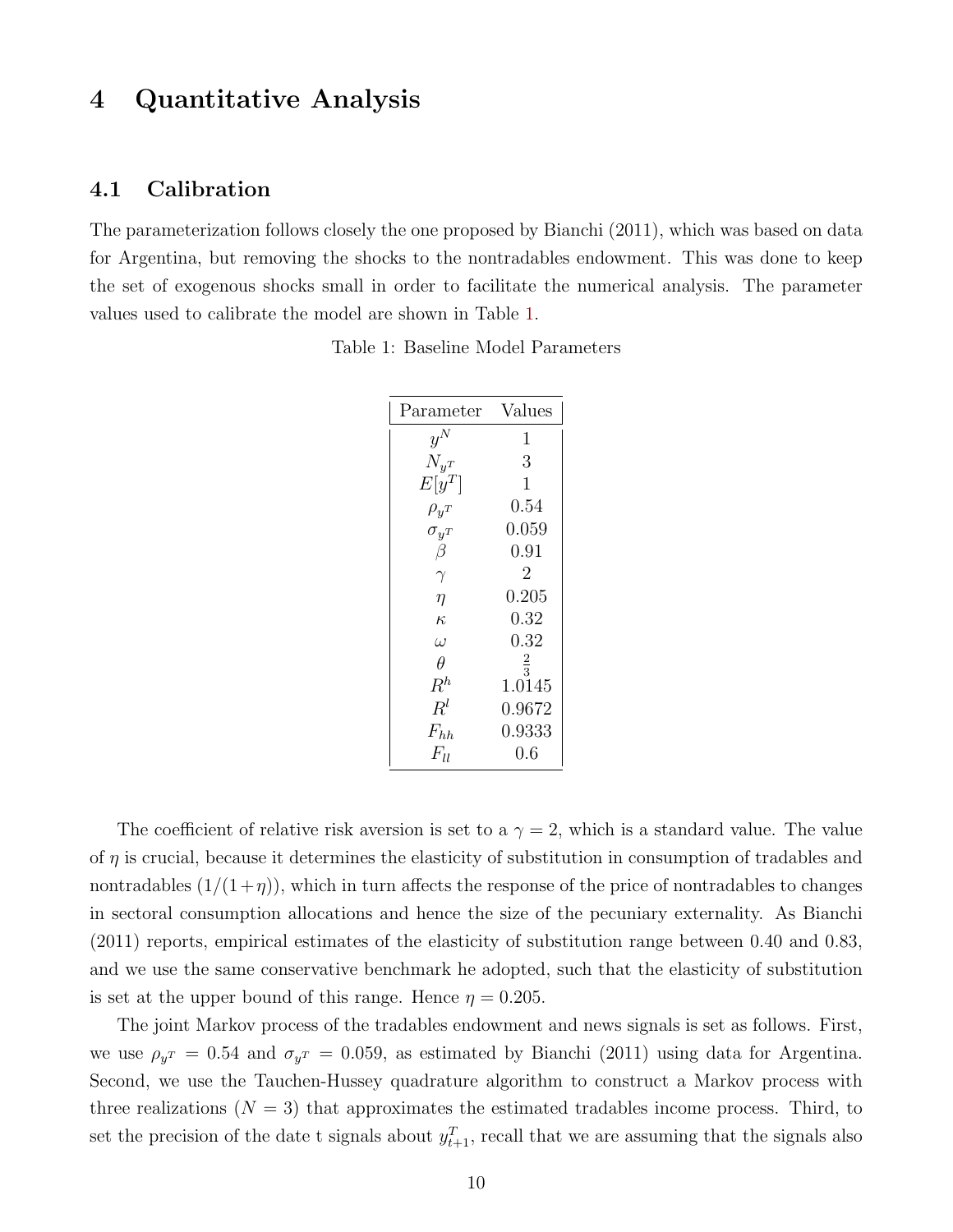have three realizations. Hence,  $\theta = \frac{1}{3}$  would imply that news are completely uninformative and  $\theta = 1$  would make news a perfect predictor of  $y_{t+1}^T$  as of date t. In the calibration baseline, we set  $\theta$  to the mid point between these two extremes, so  $\theta = \frac{2}{3}$  $\frac{2}{3}$ . For simplicity, we also assume that the signal realizations and the vector of realizations of  $y<sup>T</sup>$  are identical.

<span id="page-12-0"></span>

Figure 1: Global Liquidity Regimes

The regime-switching process of the world interest rate is calibrated to capture the global liquidity phases identified in the studies by [Calvo et al.](#page-30-1) [\(1996\)](#page-30-1) and [Shin](#page-31-0) [\(2013\)](#page-31-0), using data on the ex-post net real interest rate on 90-day U.S. treasury bills from the first quarter of 1955 to the third quarter of 2014 (see Figure [1\)](#page-12-0). [Calvo et al.](#page-30-1) [\(1996\)](#page-30-1) identified in data for the 1988-1994 period a surge in capital inflows to emerging markets that coincided with a trough of −1 percent in the net U.S. real interest rate in the second half of 1993. [Shin](#page-31-0) [\(2013\)](#page-31-0) found two global liquidity phases, one in the first half of the 2000s with a real interest rate through of around −5.5 percent in early 2004, and another one in the aftermath of the 2008 global financial crisis, with the net real interest rate hovering around -3 percent since 2009. Taking the average over the troughs in the Calvo et al. sample and in the first of Shin's global liquidity phases, we set a  $-3.28$  percent real interest rate for the high liquidity regime, which in gross terms implies  $R<sup>l</sup> = 0.9672$ . Given this, and the transition probabilities across regimes calibrated below, we set  $R<sup>h</sup> = 1.0145$  so that the mean interest rate of the regime-switching process matches the full-sample average in our data, which was 0.76 percent.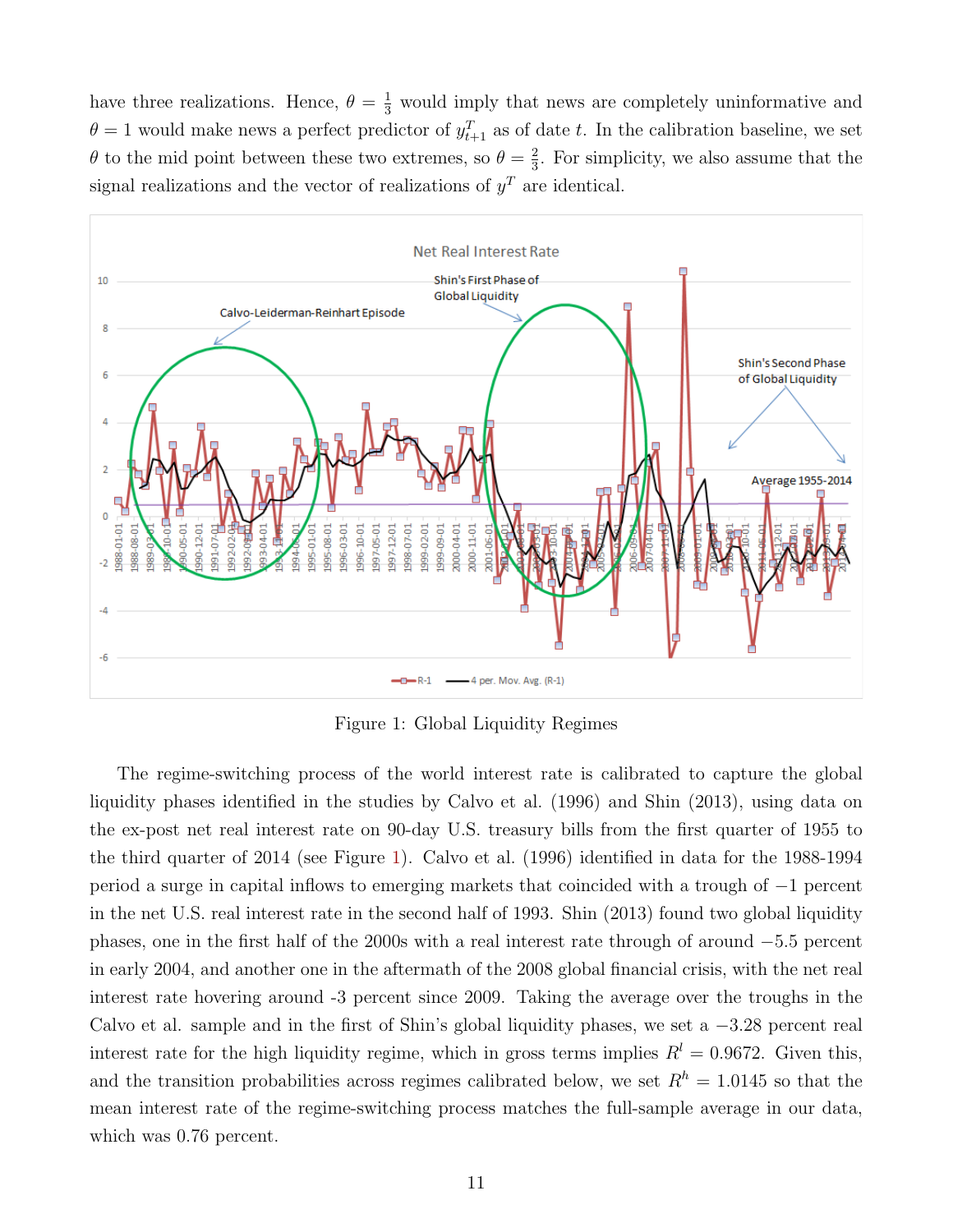Constructing estimates of the duration of the global liquidity phases is more difficult, because the era of financial globalization, and hence global liquidity shifts, started in the 1980s, and of the three global liquidity phases observed since then, the third is heavily influenced by the unconventional policies used to contain the 2008 crisis. Using data from the first two phases, it follows that the duration of  $R^l$  was 10 quarters, which thus leaves a duration of 60 quarters for  $R<sup>h</sup>$ , starting the sample in 1980. Taking these as rough estimates of the mean durations of each regime yields  $F_{hh} = 0.9333$  and  $F_{ll} = 0.6$  at annual frequency, .

The discount factor  $\beta$  is set to match an average net foreign asset position-GDP ratio of  $-0.29$ , which is the average for Argentina in the data of [Lane and Milesi-Ferretti](#page-30-13) [\(2001\)](#page-30-13). We set  $\omega = 0.32$ to obtain a share of tradable output of 0.32 for Argentina in a deterministic version of the model with constant b. Given the calibrated value of b,  $\omega$  is obtained from  $\frac{y^T}{\sqrt{x^T+y^T}}$  $\frac{1-\omega}{\omega}\left(\frac{y^T+(R-1)b}{y^N}\right)$  $\frac{y^4}{\left( \frac{(R-1)b}{y^N} \right)^{\eta+1}y^N+y^T} = 0.32$ 

<sup>[9](#page-13-0)</sup>. Finally, we set  $\kappa = 0.32$ , as in [Bianchi](#page-29-0) [\(2011\)](#page-29-0), which delivers a a probability of financial crises of 3 percent, in the range of the empirical estimates.

The model is solved using a time-iteration method as in [Bianchi](#page-29-0) [\(2011\)](#page-29-0), but with the difference that we introduce the news about the tradables income and the regime-switching interest-rate shocks. Online appendix describes the solution method in detail and provides references to the Matlab code to solve the model.

#### 4.2 Long-run and Financial Crisis Moments

Table [2](#page-14-0) shows a set of the moments that characterize the decentralized equilibrium without policy intervention (DE) and the social planner's equilibrium (SP) with the optimal macroprudential policy. The top panel shows three key long-run moments, the mean net foreign asset position-GDP ratio, the standard deviation of the current account-output ratio, and the probability of a financial crisis, and also the welfare gain of adopting the optimal policy.<sup>[10](#page-13-1)</sup> The mean debt ratios just under 30 percent are about the same in the two scenarios (recall the DE baseline calibration set  $\beta = 0.91$  to mach the average NFA-GDP ratio in the data for Argentina, which is 29 percent), but the variability of the current account in DE is roughly twice as large as in SP. Thus, the two economies support the same long-run debt position, but the optimal macroprudential policy reduces the volatility of capital flows by a half. The policy also reduces the probability of crisis from 3.5 percent in DE to 2.3 percent in SP. These findings are in line with [Bianchi](#page-29-0) [\(2011\)](#page-29-0) who

<span id="page-13-0"></span><sup>&</sup>lt;sup>9</sup>The mean value for the tradables endowment and the endowment of non-tradables are set to one. This is an innocuous assumption. Since we calibrate the model to match the observed share of tradables output in total output, 0.32, a different value for  $y^N$  would lead to a different calibrated value of the preference parameter  $\omega$ , which in turn, would keep the total income unchanged. Thus a different value of  $y<sup>N</sup>$  would not change the borrowing decisions

<span id="page-13-1"></span> $10$ See the notes to Table 2 for the definitions of crisis and welfare used in these exercises.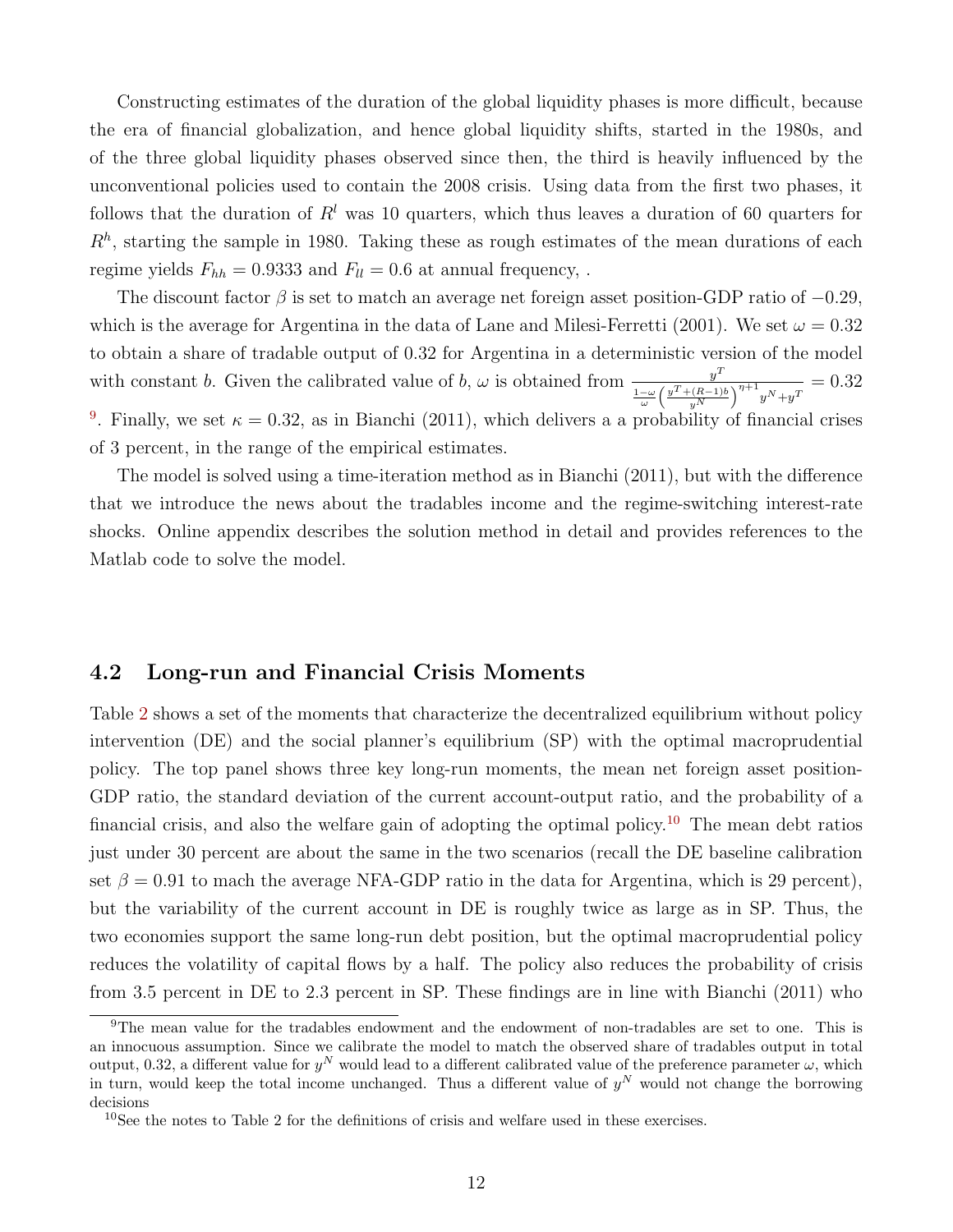<span id="page-14-0"></span>showed that optimal macroprudential policy achieves significant reduction in volatility despite low effects on average debt levels.

| $\left( 1\right)$          | $\left( 2\right)$ |  |  |  |  |  |
|----------------------------|-------------------|--|--|--|--|--|
|                            |                   |  |  |  |  |  |
|                            | SP                |  |  |  |  |  |
| $-29.62$                   | $-29.31$          |  |  |  |  |  |
| 3.18                       | 1.75              |  |  |  |  |  |
| n/a                        | 0.12              |  |  |  |  |  |
| 3.51                       | 2.27              |  |  |  |  |  |
| Financial Crisis Moments   |                   |  |  |  |  |  |
| $-14.39$                   | $-9.41$           |  |  |  |  |  |
| $-45.55$                   | $-27.62$          |  |  |  |  |  |
| 13.47                      | 7.06              |  |  |  |  |  |
| 4.63                       | 3.25              |  |  |  |  |  |
| 5.61                       | 3.69              |  |  |  |  |  |
| 13.37                      | 7.38              |  |  |  |  |  |
| n/a                        | 4.65              |  |  |  |  |  |
| Switch from $R_l$ to $R_h$ |                   |  |  |  |  |  |
| $-15.49$                   | $-10.18$          |  |  |  |  |  |
| $-49.93$                   | $-30.25$          |  |  |  |  |  |
| 14.65                      | 7.70              |  |  |  |  |  |
| n/a                        | 5.11              |  |  |  |  |  |
|                            | DE                |  |  |  |  |  |

Table 2: Baseline Model Moments

<sup>1</sup> Welfare gains are computed as compensating variations in consumption constant across dates and states that equate welfare in the DE and SP. The welfare gain W at state (b,z) is given by  $(1 + W(b, z))^{1-\sigma}V^{DE}(b, z)$  $V^{SP}(b, z)$ . The long-run average is computed using the ergodic distribution of the DE.

 $2$  A financial crisis is defined as a period in which the constraint binds and the current account  $(CA/Y)$  raises by more than two standard deviations in the ergodic distribution of the decentralized economy, i.e. when  $(CA/Y)$  is larger than 6.4 percent.

<sup>3</sup> The values of  $\Omega$  are financial amplification coefficients, which are ratios of the average impact effects displayed by each variable in financial crises states over the average impact effects that shocks of the same magnitude produce in non-crises states.

<sup>4</sup> Average  $\tau$  in the periods before financial crises.

The mid panel of Table [2](#page-14-0) shows moments that summarize the main features of financial crises in both the DE and SP solutions. First we report three statistics about the average magnitude of crises: the drops in aggregate consumption  $(\Delta C)$  and the real exchange rate  $(\Delta RER)$  and the reversal in the current account-output ratio  $(\Delta CA/Y)$ . These statistics are averages of the impact effects that occur when a financial crisis hits, computed using each economy's long-run distribution of the state variables  $(b, z)$  conditional on the economy being in a financial crisis state. The Table also shows the average macroprudential tax before a crisis occurs  $(E[\tau])$  pre-crisis), and a set of financial amplification coefficients ( $\Omega^i$  for  $i = C, RER, CA/y$ ). These coefficients measure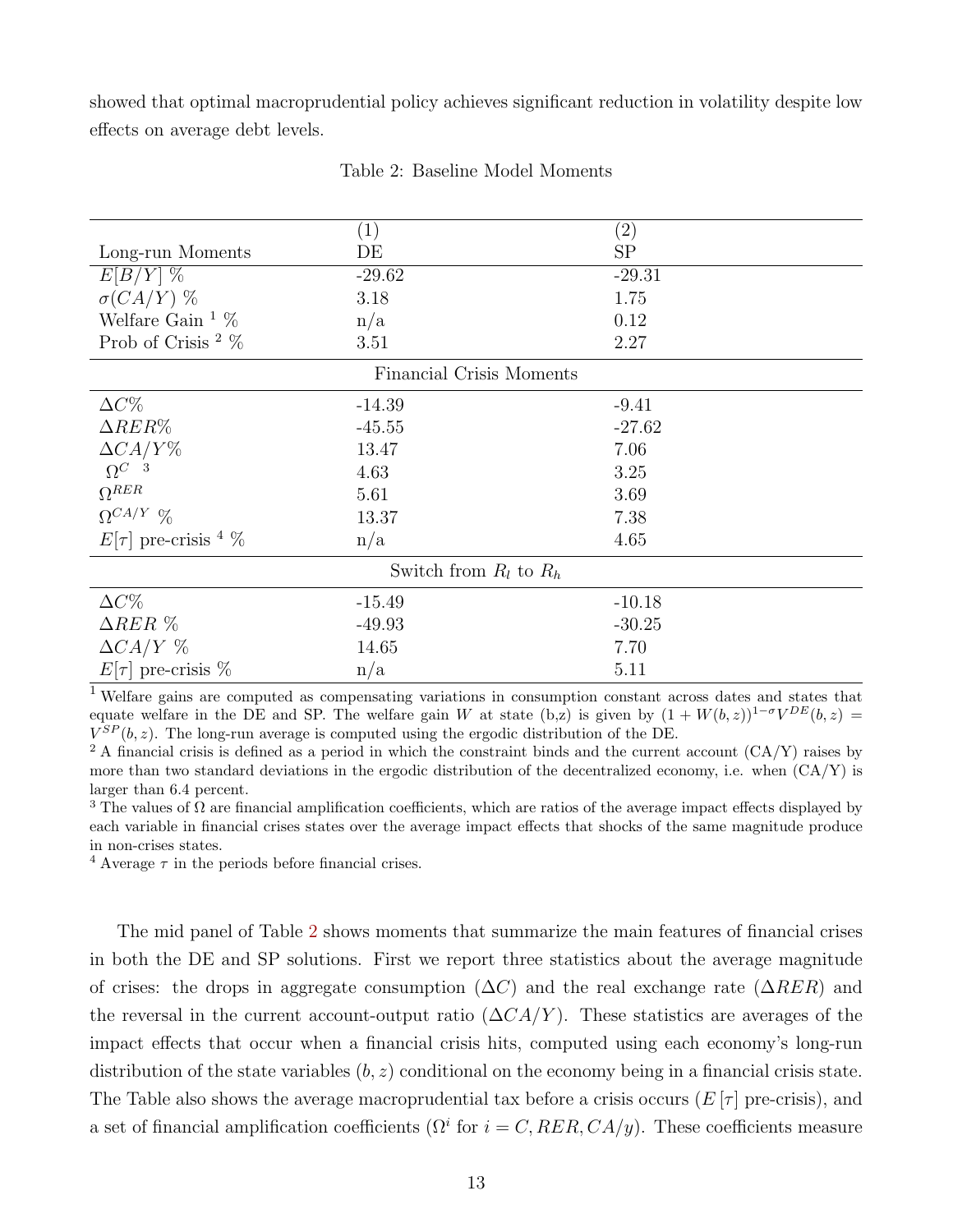the excess response of each variable in states with  $b$  such that a financial crisis occurs relative to states with b such that the financial crisis does not occur, both with identical values of  $z$ .

The results in the DE column show that financial crises in this model result in large declines in consumption and the real exchange rate, and large current-account reversals. Moreover, financial amplification is strong, because the large  $\Omega$  coefficient imply that the same shocks generate significantly larger responses in financial crises states than in non-crises states. This finding is in line with the results reported in [Mendoza](#page-30-0)  $(2010)$ , showing large amplification coefficients in a model in which the Fisherian mechanism is introduced via a credit constraint using physical capital as collateral in an otherwise conventional RBC model of the small open economy.

Comparing across DE and SP columns shows that an average pre-crisis tax of 4.6 percent reduces significantly both the magnitude of the average crisis and financial amplification on consumption, relative prices and capital inflows. Hence, the optimal policy is quite effective at reducing the probability and the magnitude of financial crises.

The bottom panel of Table [2](#page-14-0) isolates the effects of switches from high global liquidity  $(R<sup>l</sup>)$ to low global liquidity  $(R<sup>h</sup>)$ . The probability of these particular kind of crisis is low, because by construction of the regime-switching Markov chain these switches are infrequent. When this crises occur, however, financial crises are more severe, resulting in impact effects on consumption, the real exchange rate and the current account larger than on the average financial crisis. As a result, the average optimal tax pre-crisis is also higher than in the average crisis (5.1 v. 4.7 percent).

<span id="page-15-0"></span>

Figure 2: Ergodic Distributions of Bond Holdings

The effects of the pecuniary externality on borrowing choices, particularly the incentive to overborrow in the DE, and the effectiveness of the macroprudential policy at containing these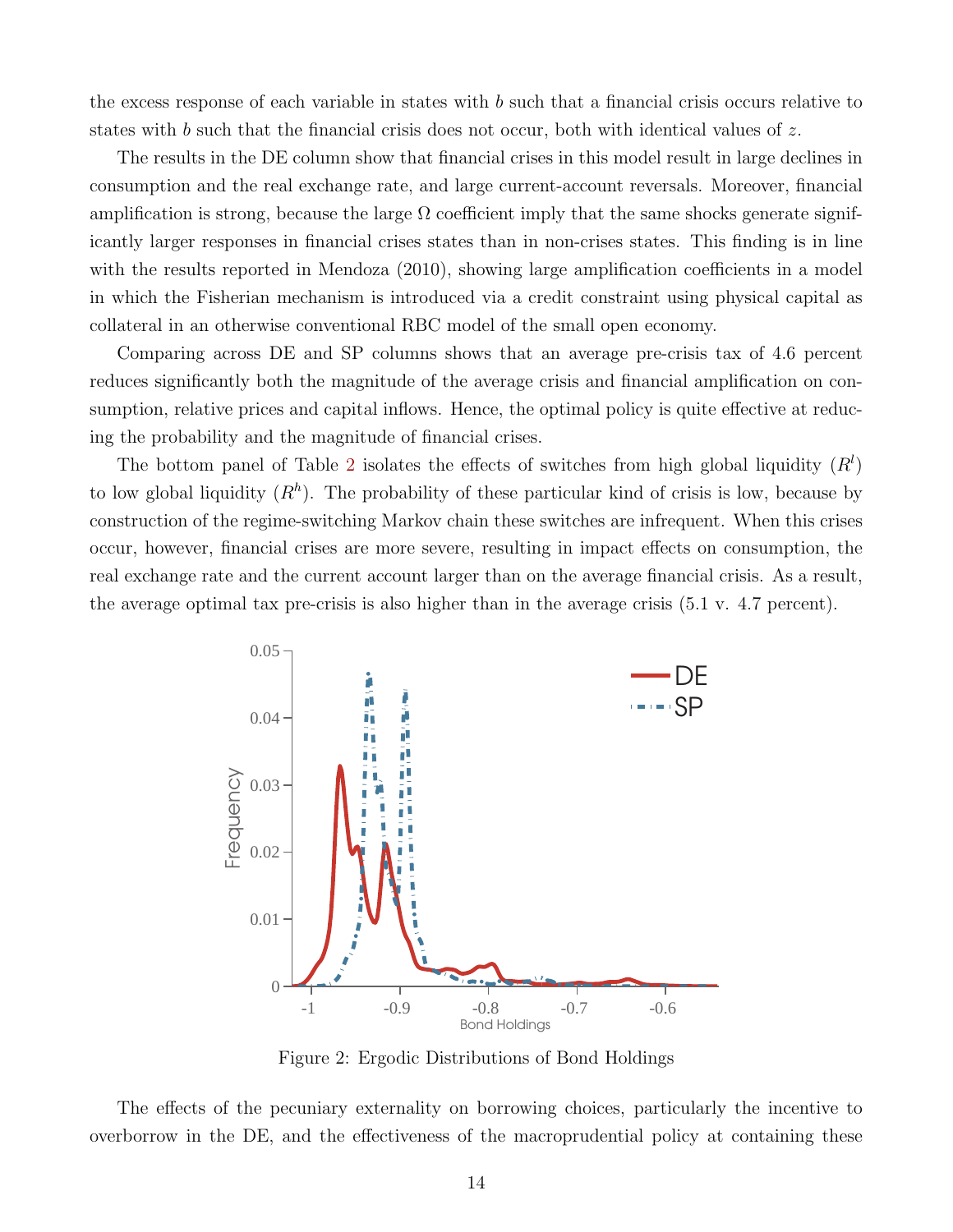effects are both illustrated in the long-run distribution of bond holdings shown in Figure [2.](#page-15-0) The planner's distribution is clearly shifted to the right of the distribution in the DE. Note also that the twin-peaked nature of these distributions results from the twin-peaked distribution of interest-rate shocks characteristic of the regime-switching specification.

#### 4.3 Crisis Dynamics

We study next macro dynamics around crisis events. Figure [3](#page-16-0) plots event-analysis windows that highlight these dynamics. The windows span seven years centered on the year a crisis occurs.<sup>[11](#page-16-1)</sup> The movements observed when financial crises hit emerge clearly as sharp, non-linear fluctuations relative to the smooth pre- and post-crises patterns. The plots also compare the dynamics of the DE with those of the SP. The effectiveness of the optimal macroprudential policy at reducing the severity of crises is evident in these event windows.

<span id="page-16-0"></span>

Figure 3: Baseline DE vs SP around Crisis (Deviation from Mean)

<span id="page-16-1"></span>Figure [4](#page-17-0) illustrates the composition of the mix of shocks at work in the model in the seven <sup>11</sup>Details of the event-analysis construction are documented in the online appendix.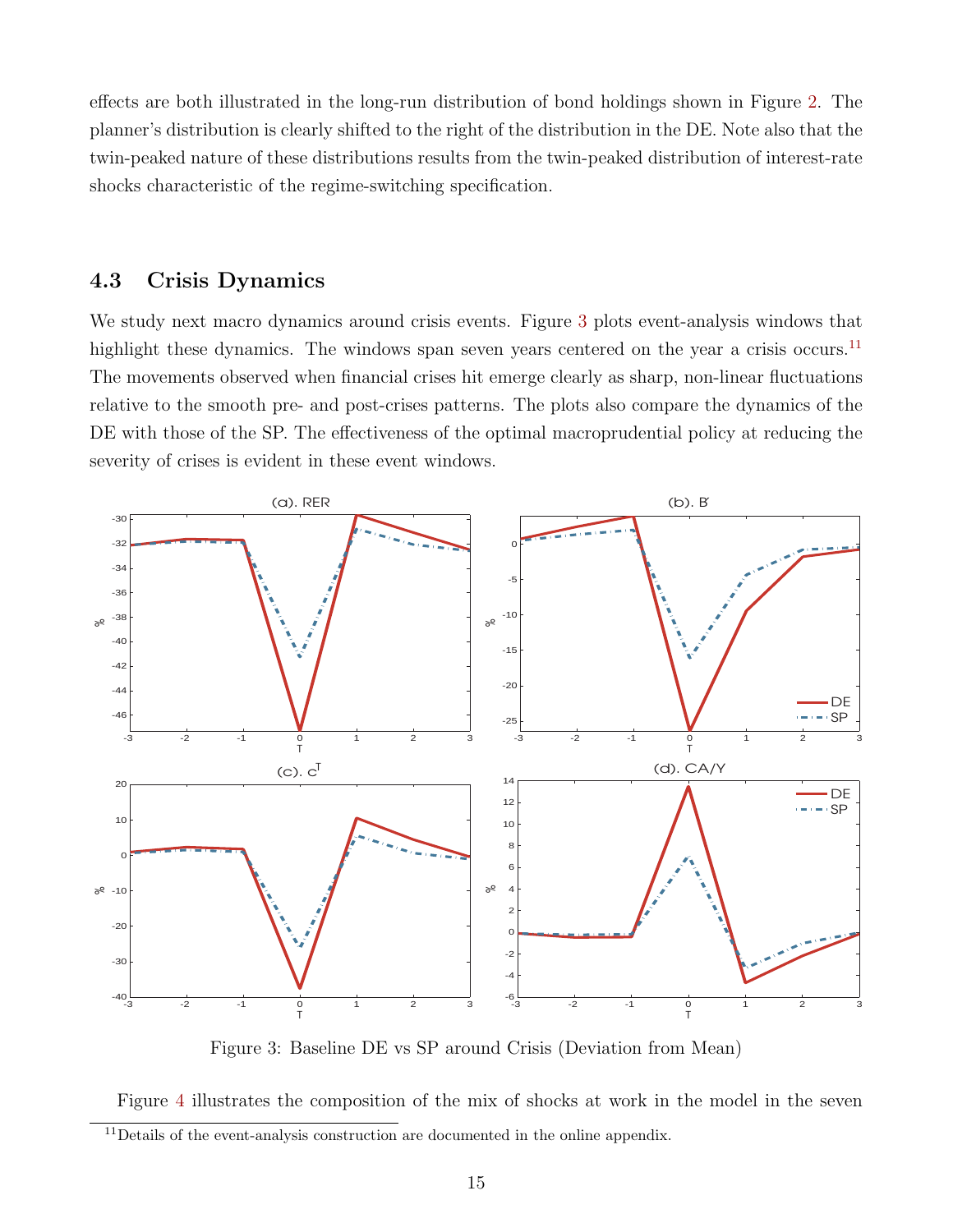periods covered in the event windows, by plotting the fraction of realizations of each shock that were observed each year. Panel (a) is for news signals, (b) for interest rate regimes, and (c) for tradables income shocks. As one would expect, financial crises are periods that largely coincide with high real interest rates and low income realizations. But what is more interesting, and captures the effects of the news shocks discussed in the previous Section, is that financial crises only occur about half the time when bad news are received (i.e. at  $t = 0$  in the top panel of Figure [4,](#page-17-0) good or average news occur with about 0.5 frequency). Moreover, in the pre-crisis phase the interest rate is more likely to be high and the income realization more likely to be average, but good news are likely to be received with about 40 percent frequency in the period before a financial crisis hits. Hence, financial crises in which news are good a year before but the actual income realization turns out to be low are typical. $^{12}$  $^{12}$  $^{12}$ 

<span id="page-17-0"></span>

Figure 4: Baseline Exogenous States around Crisis

<span id="page-17-1"></span>Figures [5](#page-18-0) and [6](#page-19-0) illustrate further the role of news and regime changes in the interest rate in <sup>12</sup>[Akinci and Chahrour](#page-29-13) [\(2014\)](#page-29-13) also studies how noisy news contribute to magnify credit booms.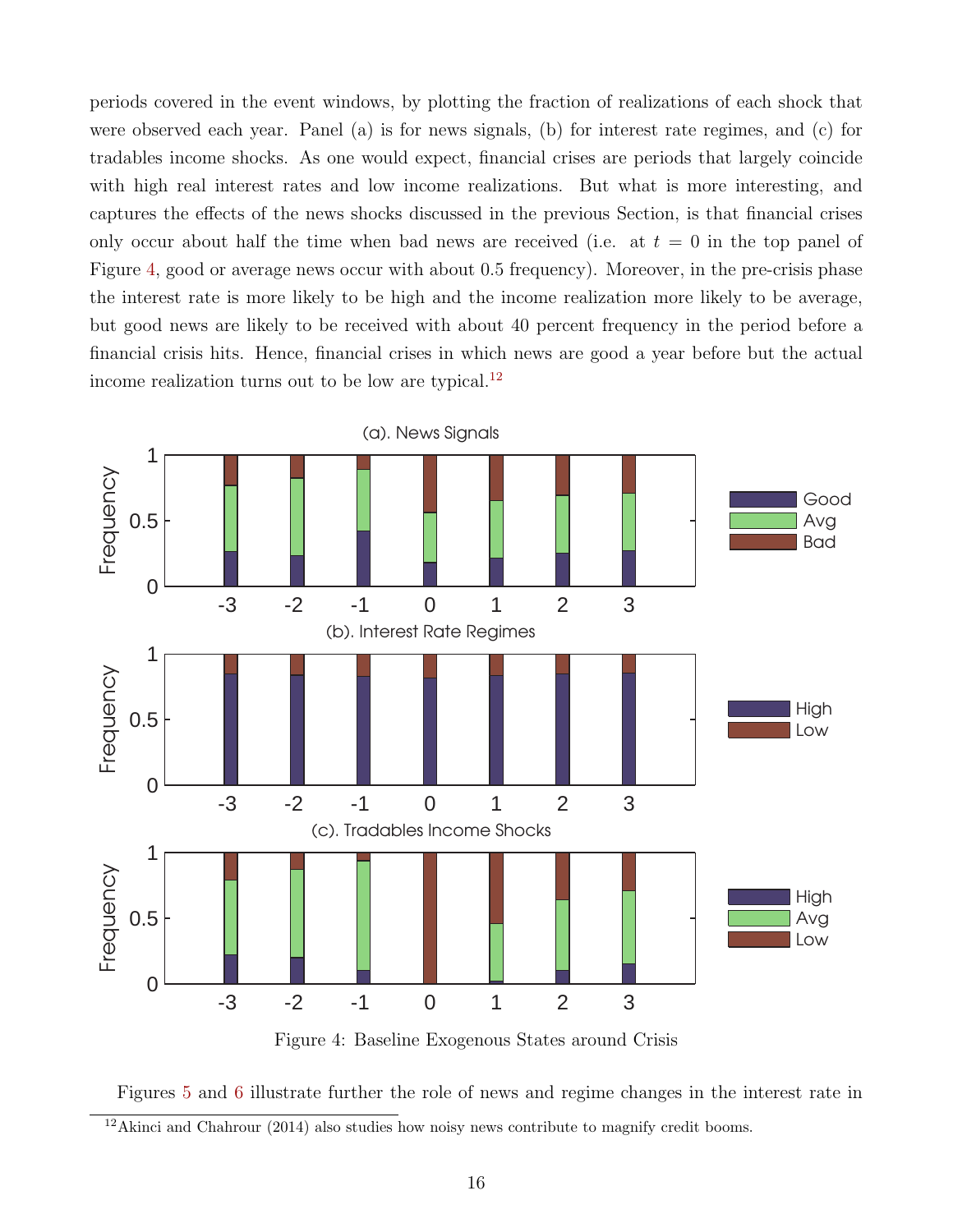driving financial crises. Figure [5](#page-18-0) shows a breakdown of the three indicators of the magnitude of a crisis at date t (the drops in consumption and the real exchange rate, and the current account reversal) and the debt tax at  $t-1$  across realizations of good, average and bad news at  $t-1$ . This Figure shows that, for all three indicators, crises preceded by good or average news are significantly worse than those preceded by bad news. Interestingly, the optimal tax in the year before a crisis is much higher with either good or bad news than with average news.

<span id="page-18-0"></span>

Figure 5: Breakdown of Crises Effects and Optimal Tax across News Signals at t-1

Figure [6](#page-19-0) shows a similar breakdown for the crisis indicators and the optimal tax before a crisis, but now in terms of crises characterized by either  $R<sup>l</sup>$  at t-1 and t-2 and a switch to  $R<sup>h</sup>$  at date t (labeled the "High Liquidity" case) or  $R<sup>h</sup>$  in all three periods (labeled the "Low Liquidity" case). Thus, in the former case the crisis is preceded by the high liquidity regime and coincides with a switch of regime, while in the latter the low liquidity regime was present before and during the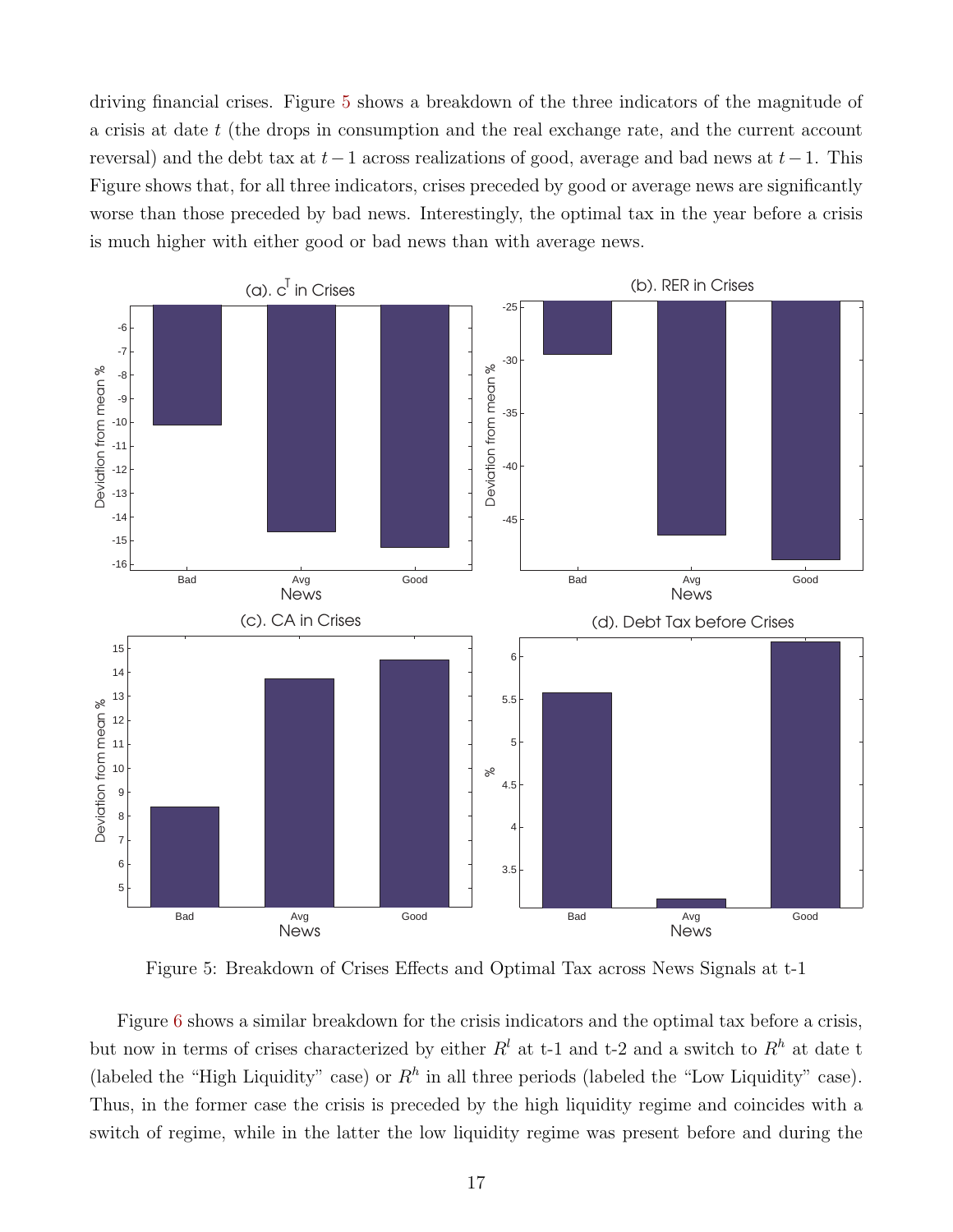crisis.[13](#page-19-1) Crises with a change to the low liquidity regime and preceded by high liquidity are larger than those that occur without a switch, and the optimal policy displays debt taxes that are about 50 basis points larger.

<span id="page-19-0"></span>

Figure 6: Breakdown of Crises Effects and Optimal Tax across Liquidity Regimes

Figure [7](#page-20-0) shows the evolution of the optimal macroprudential tax in the seven-year crisis windows, and also compares the tax dynamics for the baseline value of  $\theta$  with two alternatives, one where news are less informative (low  $\theta$ ) and one in which news are very informative (high  $\theta$ ). We discuss the effects of news precision later in this Section. In the baseline case, the plot shows the pro-cyclical nature of the optimal tax. The tax rises from about 3.5 to nearly 5 percent in the years before the crisis, and then drops at the time of the crisis. The tax rises rapidly again in the years after the crisis, which indicates that the policy is quite active most periods and entails

<span id="page-19-1"></span><sup>&</sup>lt;sup>13</sup>Due to the regime-switching specification of the interest rates process, there are significantly fewer crisis with  $R<sup>h</sup>$  at that had  $R<sup>l</sup>$  since t-3 than since t-2, and hence we used the latter to represent the high global liquidity scenario.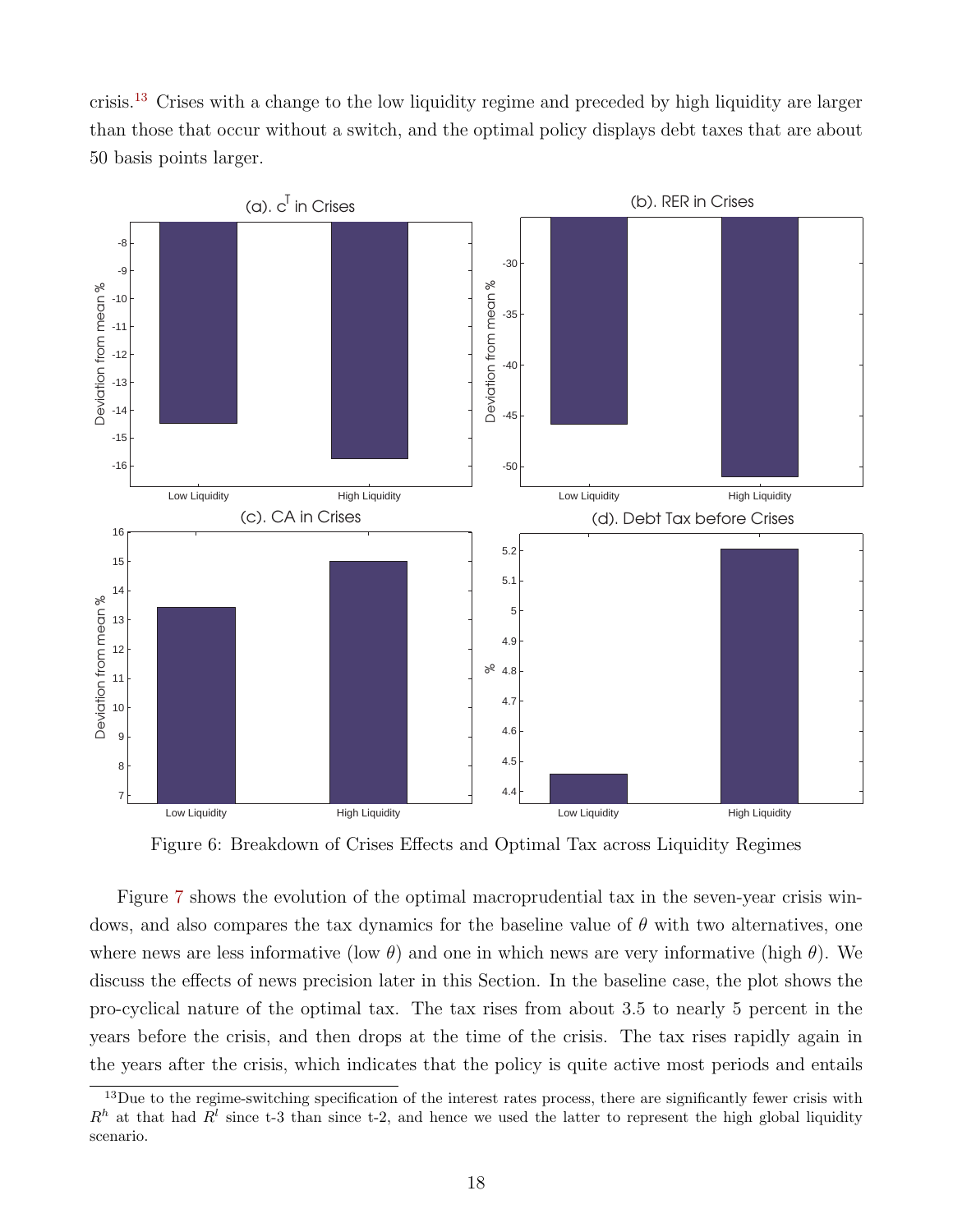<span id="page-20-0"></span>significant variability across states of nature.



Figure 7: Optimal Debt Tax around Crises

#### 4.4 Complexity of the Optimal Policy

We illustrate the complexity of the optimal macroprudential policy that implements the SP's allocations by studying how the optimal tax varies across states of nature, particularly across news signals and liquidity regimes. We examine first how the tax varies with the three values that the news signal can take. Figure [8](#page-21-0) shows the schedule of debt taxes for bad, average and good news as a function of the value of b organized in four plots: (a) for low  $y^T$  and  $R_h$ , (b) for high  $y<sup>T</sup>$  and  $R<sub>h</sub>$ , (c) for low  $y<sup>T</sup>$  and  $R<sub>l</sub>$ , and (d) for high  $y<sup>T</sup>$  and  $R<sub>l</sub>$ . When the date-t income shock is high, debt taxes tend to be the highest when bad news about income at  $t + 1$  arrive, and they fall as the news turn average or good (for both  $R_h$  and  $R_l$ ). But the ranking changes when the income shock is low, and in this case the ordering also varies depending on whether  $b$  is relatively low or high. In particular, for sufficiently low b the ordering of debt taxes as news vary is the opposite of what we obtained when  $y<sup>T</sup>$  is high: Debt taxes are the highest when news is good, and fall as news turns average to bad. This pattern once again reflects the opposing forces affecting borrowing decisions in the presence of noisy news, and their interaction with the actual income realization. What does remain the case in all scenarios is that, for sufficiently high b the tax is zero (this is the region where the credit constraint does not bind at t and is not expected to bind at  $t + 1$ ), and that as b falls below a threshold value the debt tax always rises as b falls (i.e. the debt tax is increasing in debt).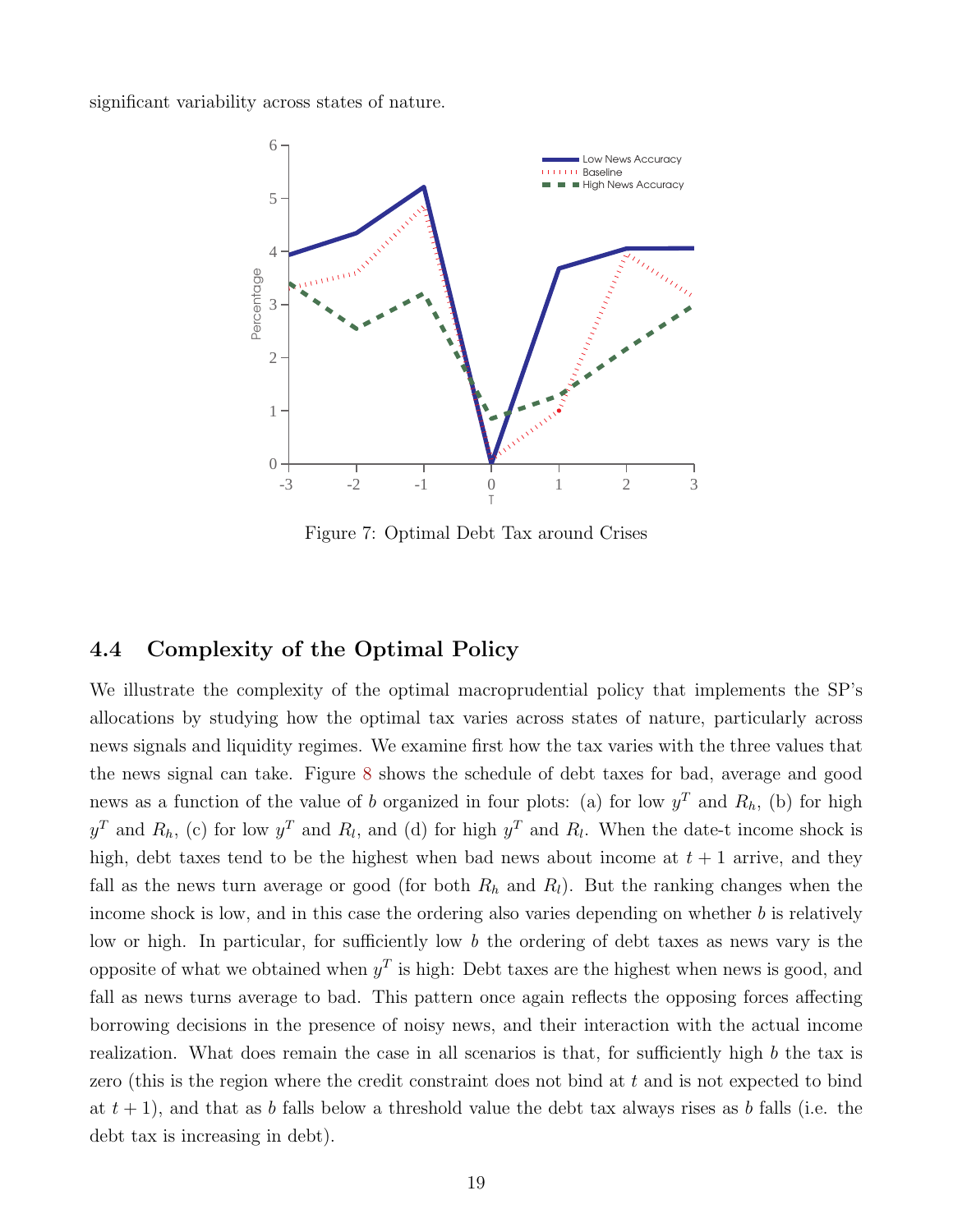Figure [9](#page-21-0) shows a similar analysis of the debt tax as Figure [8](#page-21-0) but now highlighting how debt taxes differ across global liquidity regimes. In this case, we find that debt taxes, when present, are always higher in states with high global liquidity  $(R_l)$  than with low global liquidity  $(R_h)$ , and can reach slightly above 10 percent for low  $y<sup>T</sup>$ , good news with either high or low world interest rates. Moreover, there is always a range of debt positions for which the tax is zero and invariant if global liquidity is low, but positive and increasing as debt rises if global liquidity is high. Thus, these results show that optimal macroprudential policy also needs to incorporate variation in the policy instrument in response to changes in world financial conditions.

<span id="page-21-0"></span>

Figure 8: Baseline Debt Tax: Effect of News



Figure 9: Baseline Debt Tax: Effect of Interest Rate Shifts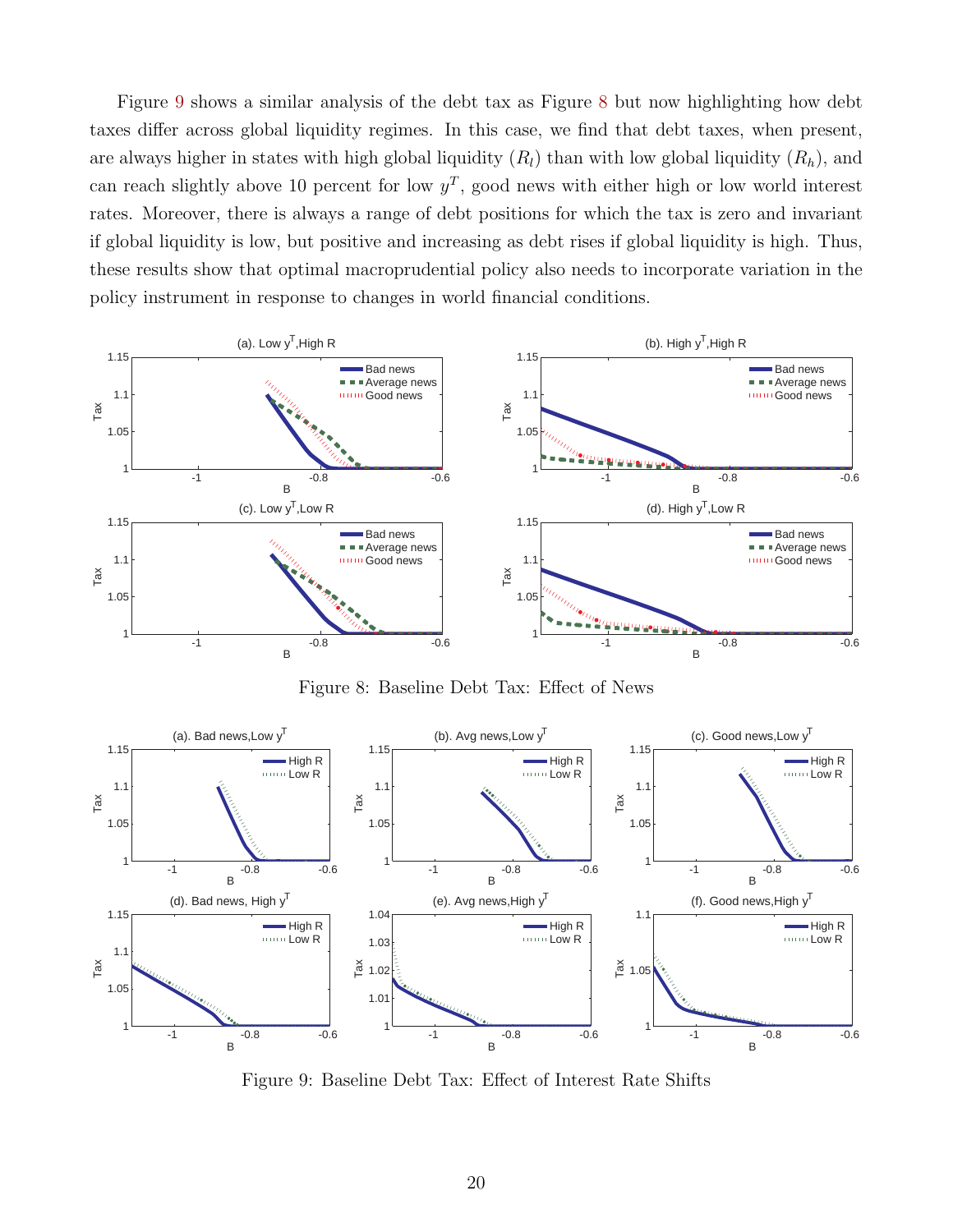#### 4.5 Effects of News Precision

We examine next how the precision of news affects the magnitude and frequency of financial crises, the average optimal tax, and the welfare gains of the optimal policy. This analysis aims to show two main points: First, that as news become more accurate, the economy in the decentralized equilibrium experiences less frequent but more severe crises. Second, that the effectiveness of the optimal policy, in terms of how much it reduces the frequency and magnitude of crises and how large a welfare gain it yields, falls as the precision of the news improves.

Figure [10](#page-23-0) reports how the moments reported for the baseline scenario in Table [2](#page-14-0) change as the precision of the date-t news about  $y_{t+1}^T$  varies. The baseline precision was set to  $\theta = 0.67$ , and Figure [10](#page-23-0) compares this scenario with four alternatives, two with lower precision ( $\theta = 0.35, 0.55$ ) and two with higher precision ( $\theta = 0.77, 0.87$ ).<sup>[14](#page-22-0)</sup> Recall that news are completely uninformative for  $\theta = 0.33$ , and that for  $\theta = 1$  the news predict perfectly the value of  $y_{t+1}^T$  as of date t. Hence, the values considered in Figure [10](#page-23-0) range from nearly completely uninformative news to nearly perfectly informative news. Figure [10](#page-23-0) shows the effects of the same variations in the precision of news on the mean net foreign asset position, the standard deviation of the current account, the probability of crisis, the welfare gain of the optimal policy, and the crisis effects on the current account, consumption and real exchange rate.

Figure [10](#page-23-0) shows that the mean of  $b/y$  falls for both DE and SP as the signal precision improves. This is because as signals become more informative they reduce the uncertainty about tomorrow's income, and thus the incentive for self insurance weakens. Because of the increase in debt, more informative news may lead to higher current account variability. In fact, the variability of the current account rises monotonically with the precision of the news in SP (and is non-monotonic for DE). The effect is small because this reduction in uncertainty affects the income realization at  $t+1$  expected as of date t, and hence has a much smaller effect on the overall income uncertainty. The probability of financial crises in the DE declines monotonically from about 8 percent with  $\theta = 0.35$  to just below 2 percent with  $\theta = 0.87$ , but for the SP the changes are non-monotonic. The probability first rises with  $\theta$  and then falls when  $\theta$  rises from 0.75 to 0.87. These differences across DE and SP, and the non-monotonicity in the SP case, reflect the net result of the offsetting effects of news on borrowing decisions discussed earlier: Good news at date t about  $y_{t+1}^T$  induce additional borrowing at t, increasing financial vulnerability, while at the same time the expected future borrowing capacity rises, and reduces future borrowing. In the DE the second effect always dominates, but in the SP the first effect dominates at first as  $\theta$  rises, but at high  $\theta$  the second effect dominates. The difference across the DE and SP results is because of the interaction of the effects of news with the removal of the overborrowing effect of the pecuniary externality in the SP allocations.

<span id="page-22-0"></span><sup>&</sup>lt;sup>14</sup>This monotonicity remains for values of  $\theta$  closer to one for the maximum crisis for each simulation, but differences in crisis thresholds generate a less clear pattern for average crisis.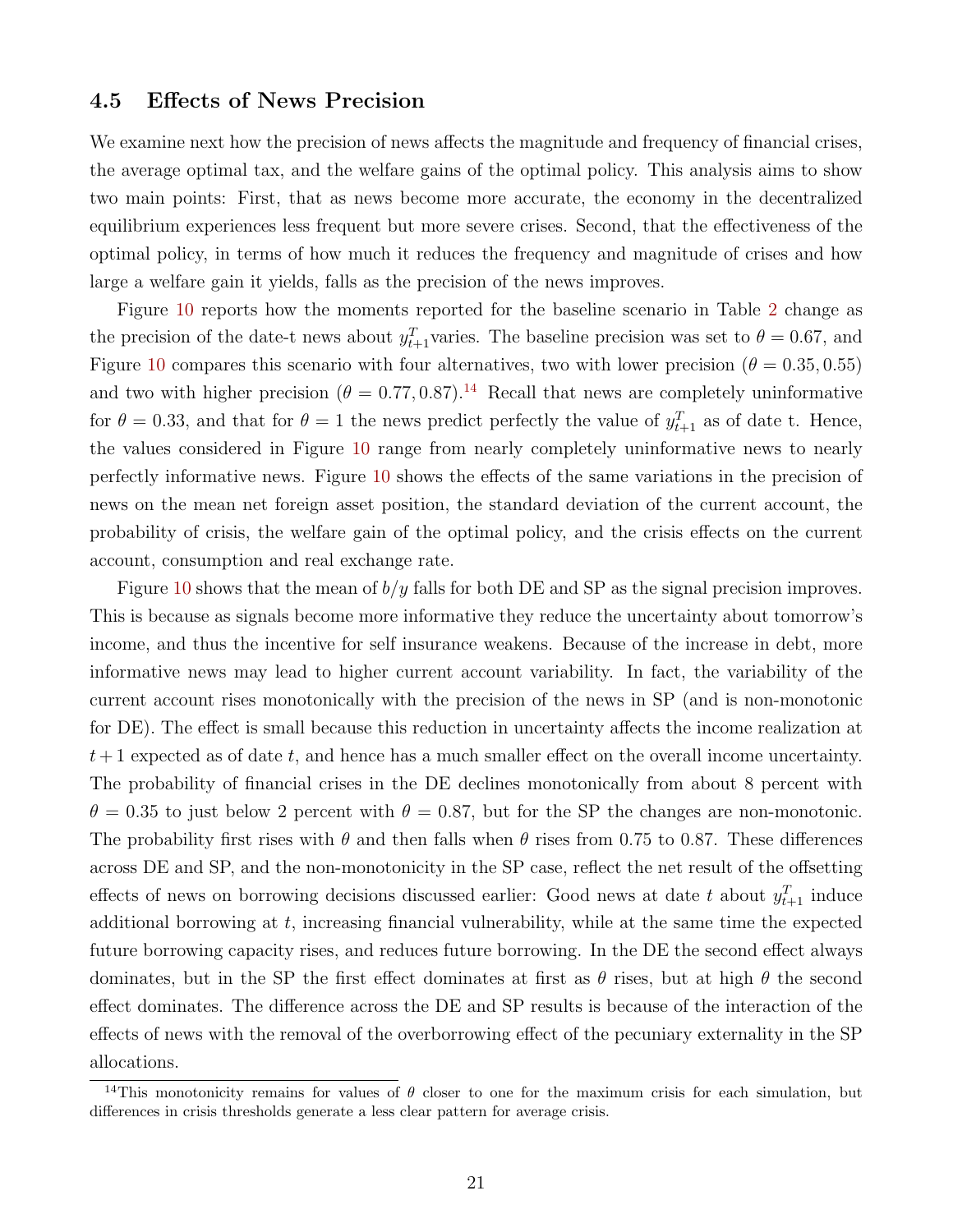Interestingly, the welfare gain of the policy is decreasing and concave in  $\theta$ . As  $\theta$  rises from 0.33 to 0.67 the gain declines almost linearly from 0.13 to 0.11, but after that it declines sharply to nearly 0.06 when  $\theta$  reaches 0.87.

The mid panel of Figure [10](#page-23-0) show an important result: Higher news precision produces significantly larger financial crises in both the DE and SP. In the DE, the average consumption drop, real depreciation and current account reversal in a financial crisis are significantly larger with  $\theta = 0.87$ than with  $\theta = 0.35$  (−18.1 v. −10.2 percent for consumption, −64 percent v. −31 percent for the real exchange rate, and 19 v. 8.4 percentage points for the reversal in the current account-output ratio).

<span id="page-23-0"></span>

Figure 10: News Precision and Financial Crises Characteristics

Figure [11](#page-24-0) shows the exogenous states preceding and in crises given different news precisions. We plot three-year crisis window: two periods before the crisis and the crisis period. The first row plots the frequency of bad news received for uninformative, average, and accurate news signal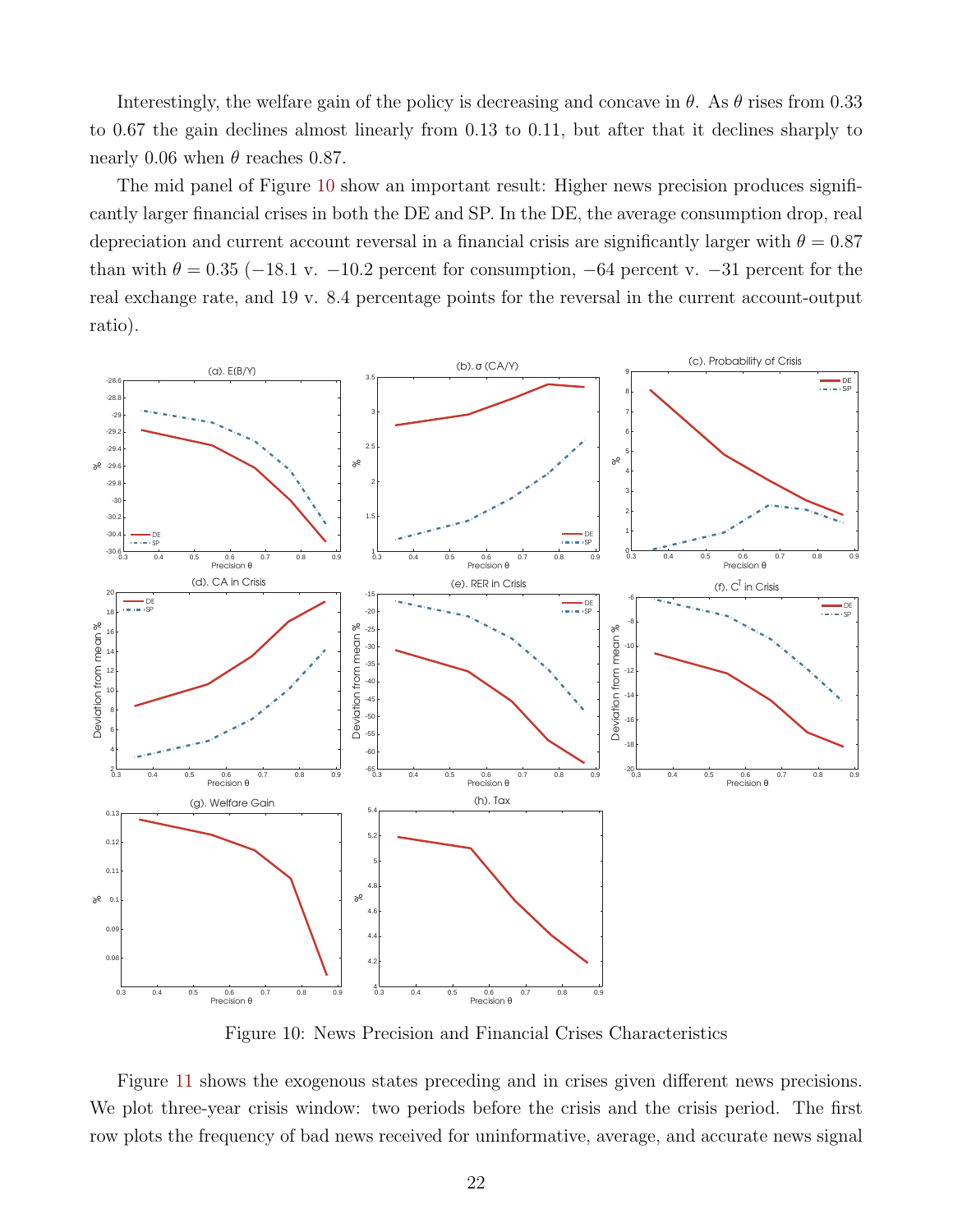respectively. The second row plots the portion of high R regime and the third row shows frequency of low  $y<sup>T</sup>$  shock. The top panel shows graphically that crises follow good news holds for various news signal precisions. When news signals are uninformative, the frequency of bad news received is about one third across  $t - 2$ ,  $t - 1$  and t. But there are less and less bad news preceding crises as news precision increases. The  $y<sup>T</sup>$  shocks play an important role in triggering crisis when news are uninformative. The bottom panel shows that all crises coincide with low  $y<sup>T</sup>$  without any low  $y<sup>T</sup>$  preceding the crisis. Unlike the uninformative and average news signals, not all crises coincide with low  $y^T$  shock for accurate news signal, indicating other forces other than  $y^T$  shocks become important.

<span id="page-24-0"></span>

(a). Bad News around Crisis

Figure 11: News Precision and Exogenous State around Crisis

#### 4.6 Simple Macroprudential Policies

Given the earlier findings highlighting the complexity of the optimal policy, we compare in this section the effectiveness of alternative, simpler macroprudential policies with that of the optimal policy. In particular, we study a time- and state invariant debt tax (denoted "flat tax"), and taxes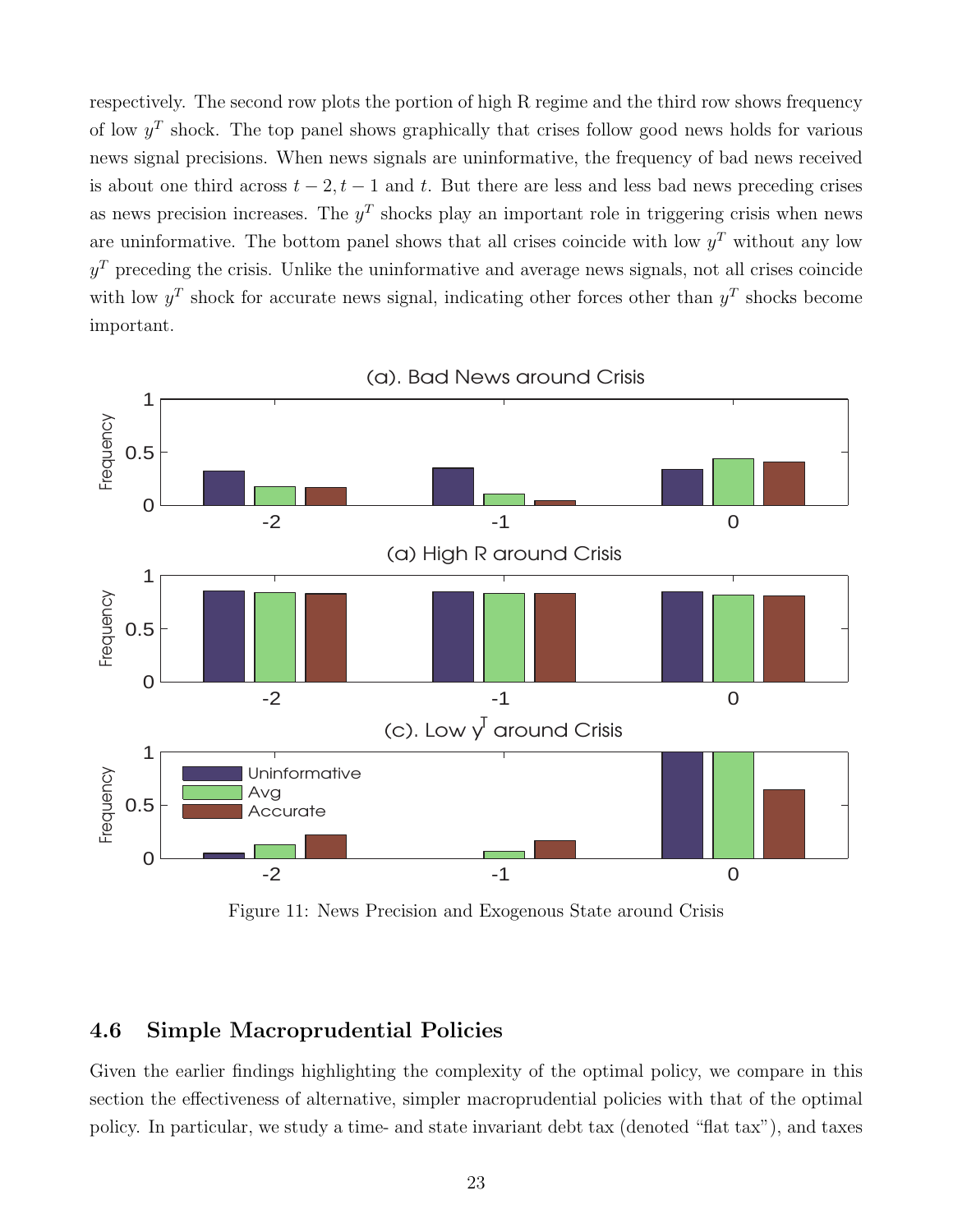with a simple contingency on on the interest rate or the news signal ("R tax" and "news tax" respectively). In all cases the tax revenue is rebated to the household, and all three also feature a basic contingency setting the tax to zero if the credit constraint binds. The flat tax rate is set equal to half of the average optimal tax rate. The contingencies introduced with the R and news taxes are motivated by the state-dependent pattern of the optimal debt tax in Figures [5](#page-18-0) and [6,](#page-19-0) so that a higher tax rate is imposed in the low-R state, and in the good or bad news states. In particular, the R tax is set to the average optimal tax rate, twice as much as the flat tax, in the low-R regime, and is set equal to the flat tax rate in the high-R regime. The news tax is set to the average optimal tax rate in both good- and bad-news states, and to the flat tax rate in the average-news state.

Figure [12](#page-25-0) the compares the ergodic distributions of bond holdings in the DE and in the three econonomies with simple macroprudential taxes. The Figure shows that the ergodic distributions of bonds shift to the right, with the flat and R taxes doing about the same, and the news tax showing a somewhat stronger response.

<span id="page-25-0"></span>

Figure 12: Ergodic Distribution of Bond Holdings

Table [3](#page-26-0) shows that these simple policies remain somewhat effective in containing financial crises. These results are in line with [Bianchi](#page-29-0) [\(2011\)](#page-29-0) who showed that a fixed tax can achieve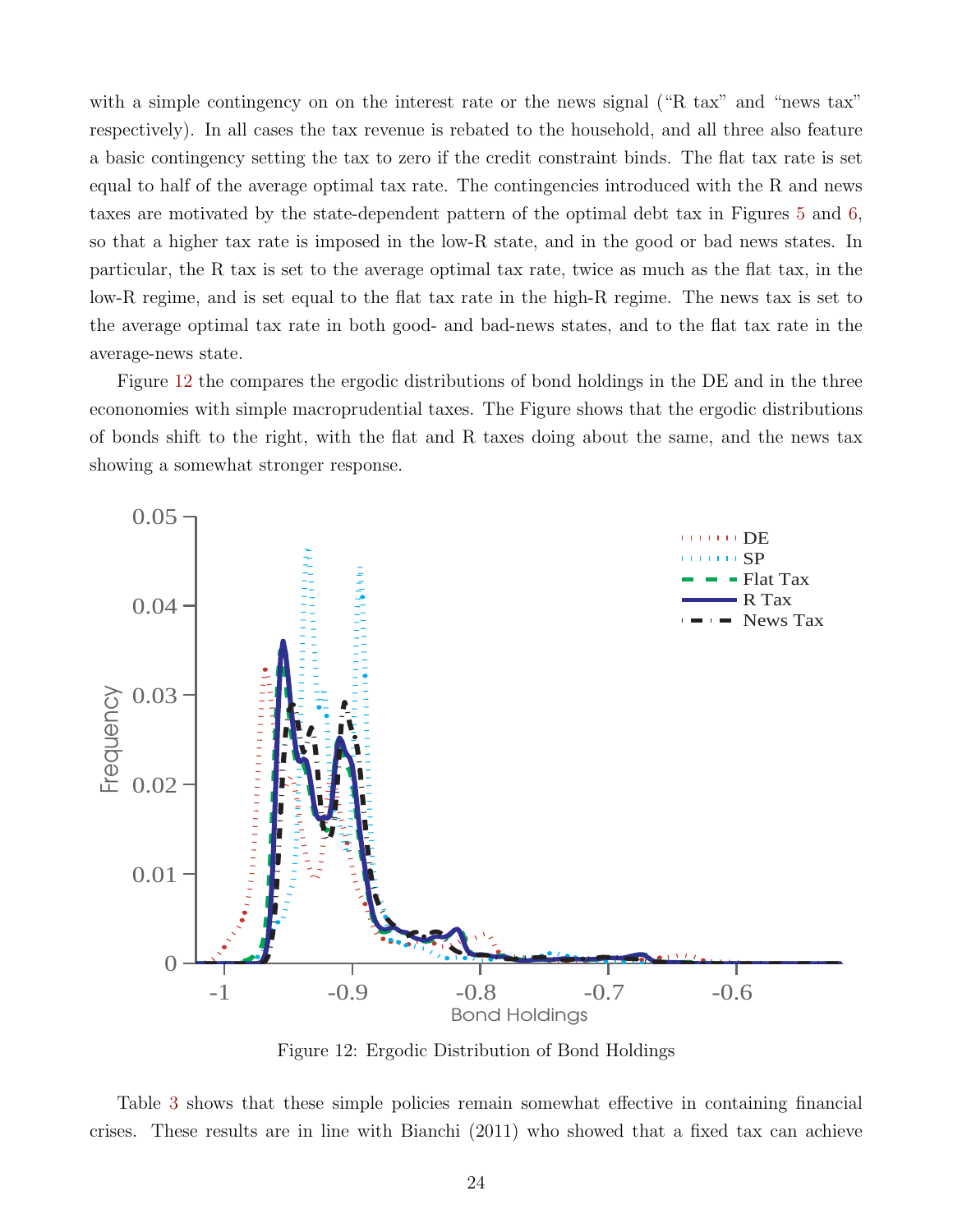<span id="page-26-0"></span>sizable gains of the optimal state contingent tax.<sup>[15](#page-26-1)</sup> What is interesting here is to notice that the news tax and the  $R$  tax achieve higher gains than the flat tax, which again emphasizes the importance of adjusting policy according to the type of shocks hitting the economy.

|                          | $\left(1\right)$ | $\left(2\right)$      | (3)          | 4)       | 5)       |  |  |
|--------------------------|------------------|-----------------------|--------------|----------|----------|--|--|
| Long-run Moments         | DE               | <b>SP</b><br>Flat Tax |              | R Tax    | News Tax |  |  |
| $E[B/Y]$ %               | $-29.61$         | $-29.30$              | $-29.37$     | $-29.34$ | $-29.25$ |  |  |
| $\sigma(CA/Y)$ %         | 3.18             | 1.76                  | 2.53         | 2.43     | 2.23     |  |  |
| Welfare Gain $%$         | n/a              | 0.117                 | 0.056        | 0.063    | 0.079    |  |  |
| Prob of Crisis %         | 3.52             | 2.29                  | 3.03<br>2.97 |          | 2.89     |  |  |
| Financial Crisis Moments |                  |                       |              |          |          |  |  |
| $\Delta C \%$            | $-14.39$         | $-9.42$               | $-12.09$     | $-11.73$ | $-10.89$ |  |  |
| $\triangle RER$ %        | $-45.56$         | $-27.64$              | $-36.43$     | $-35.13$ | $-32.27$ |  |  |
| $\Delta CA/Y\%$          | 13.48            | 7.07                  | 10.44        | 9.97     | 8.93     |  |  |

Table 3: Comparison with Different Tax Rules

#### 4.7 Alternative Specifications

Table [4](#page-27-0) shows calibration parameters for four experiments in which we changed the nature of the news being received, by changing the variable about which the signals provide information and the specification of global liquidity shocks. Table [5](#page-28-0) shows the main moments that each experiment produces. In all four cases the Markov process of  $y<sup>T</sup>$  is kept as in the baseline. Panel (2), the scenario labeled  $y<sup>T</sup>$  news, R, shows the baseline results in which we have signals about  $y<sup>T</sup>$ and regime-switching shocks to R. Panel (3), labeled  $y<sup>T</sup>$  news,  $\kappa$ , changes the regime-switching process of global liquidity to shocks to  $\kappa$ , across the  $\kappa_L$  and  $\kappa_H$  values shown in the Table. Panel (1), labeled  $\kappa$  news uses also regime-switching shocks in  $\kappa$  but in addition it changes the signals from signals about future  $y^T$  to signals about future  $\kappa$ , with a precision of 0.75 (since there are two  $\kappa$  realizations, the midpoint between completely uninformative and perfectly informative signals is now 0.75). Finally, Panel  $(4)$ , labeled R news, moves back to the regime-switching shocks in R, and models the signals as being about future R, again with  $\theta = 0.75$  because R has two realizations.

<span id="page-26-1"></span><sup>15</sup>In contrast, [Bianchi and Mendoza](#page-29-6) [\(2013\)](#page-29-6) studied simple macroprudential policy rules in a model in which the credit constraint uses assets as collateral and found that simple policies are much less effective than the optimal policy even when optimized to maximize welfare gains and fixed taxes can be welfare-reducing relative in a region of the state space where the collateral constraint is binding due to the depressing effect of taxes on asset prices.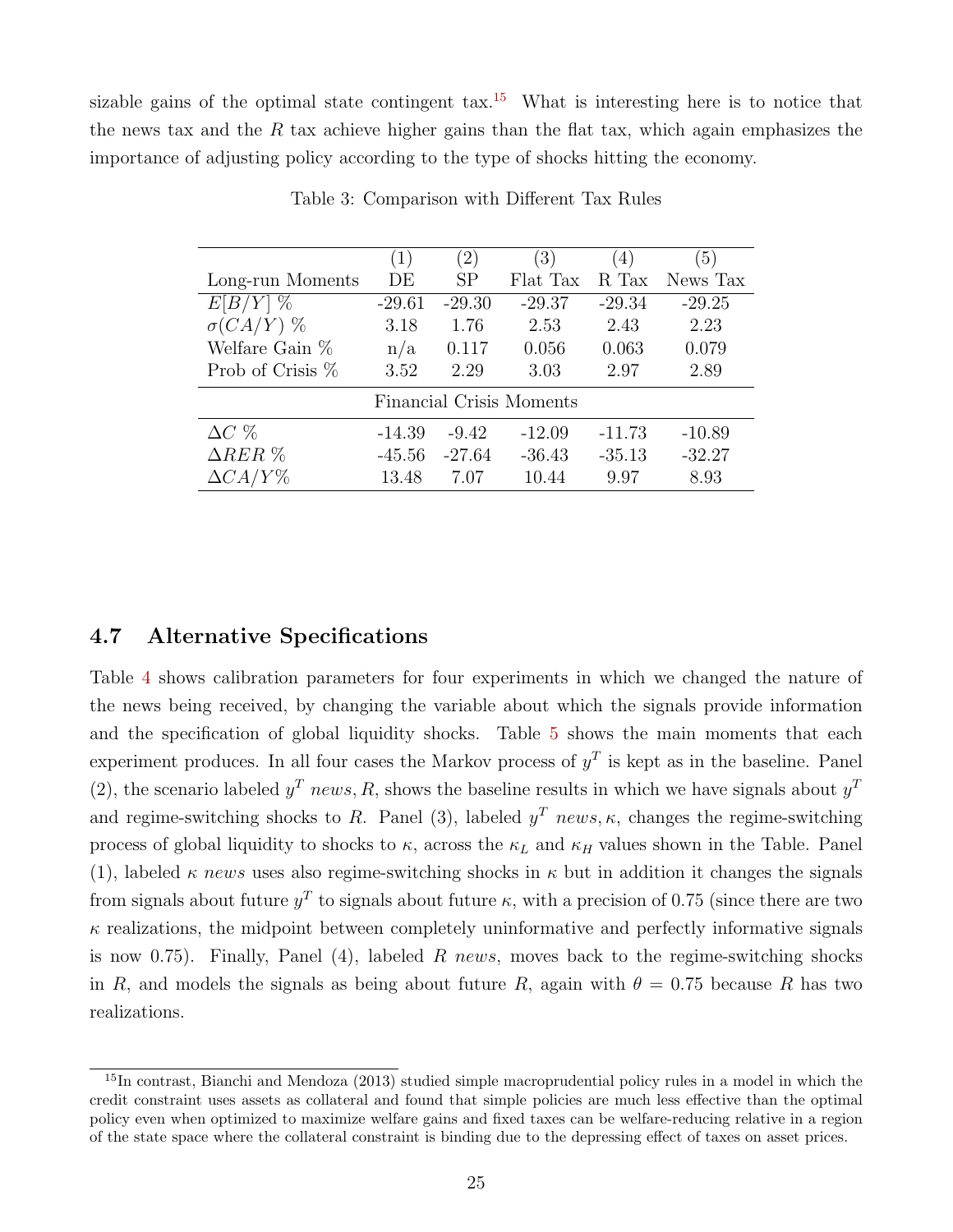<span id="page-27-0"></span>

|                | (1)            | (2)<br>(3)                                                              |                | (4)            |
|----------------|----------------|-------------------------------------------------------------------------|----------------|----------------|
| Parameter      |                | $\kappa$ news, $y^T$ $y^T$ news, $R$ $y^T$ news, $\kappa$ R news, $y^T$ |                |                |
| $y^N$          | 1              | 1                                                                       | 1              | 1              |
| $N_{yT}$       | 4              | 3                                                                       | 3              | 5              |
| $E[y^T]$       | 1              | 1                                                                       | 1              | $\mathbf{1}$   |
| $\rho_{y^T}$   | 0.54           | 0.54                                                                    | 0.54           | 0.54           |
| $\sigma_{y^T}$ | 0.059          | 0.059                                                                   | 0.059          | 0.059          |
| $\beta$        | 0.91           | 0.91                                                                    | 0.91           | 0.91           |
| $\gamma$       | $\overline{2}$ | $\overline{2}$                                                          | $\overline{2}$ | $\overline{2}$ |
| $\eta$         | 0.205          | 0.205                                                                   | 0.205          | 0.205          |
| $\kappa_L$     | 0.32           | 0.32                                                                    | 0.32           | 0.32           |
| $\kappa_H$     | 0.5            | n/a                                                                     | 0.5            | n/a            |
| $\omega$       | 0.32           | 0.32                                                                    | 0.32           | 0.32           |
| News Quality   | 0.75           | $\frac{2}{3}$                                                           | $\frac{2}{3}$  | 0.75           |
| $R_H$          | 1.00775        | 1.0145                                                                  | 1.00775        | 1.0145         |
| $R_L$          | n/a            | 0.9672                                                                  | n/a            | 0.9672         |
| $F_{hh}$       | 0.9333         | 0.9333                                                                  | 0.9333         | 0.9333         |
| $F_{ll}$       | 0.6            | 0.6                                                                     | 0.6            | 0.6            |

Table 4: Parameter Values Used for News on Different Shocks

Table [5](#page-28-0) shows that the effectiveness of the macroprudential policy varies markedly across the four experiments. The probability of financial crises in both the DE and SP is very different, as well as the moments that characterize financial crises and the pre-crisis mean optimal macroprudential debt tax. In terms of the reduction in the average consumption drop when a financial crisis hits, the policy is most effective in the experiments in Panels (2) and (3) with news about  $y<sup>T</sup>$ , for which the policy has about the same effectiveness under R shocks or  $\kappa$  shocks, followed by the experiment of Panel (1) with news about future  $\kappa$ , and finally Panel (4), where the policy is least effective. Hence, these results suggest that the optimal macrorpudential policy is also likely to require variation of the policy instrument that captures the nature of the global liquidity movements (i.e. whether they are more reflected in interest rates or in tightness of credit availability) and the variables about which news provide information with different precision.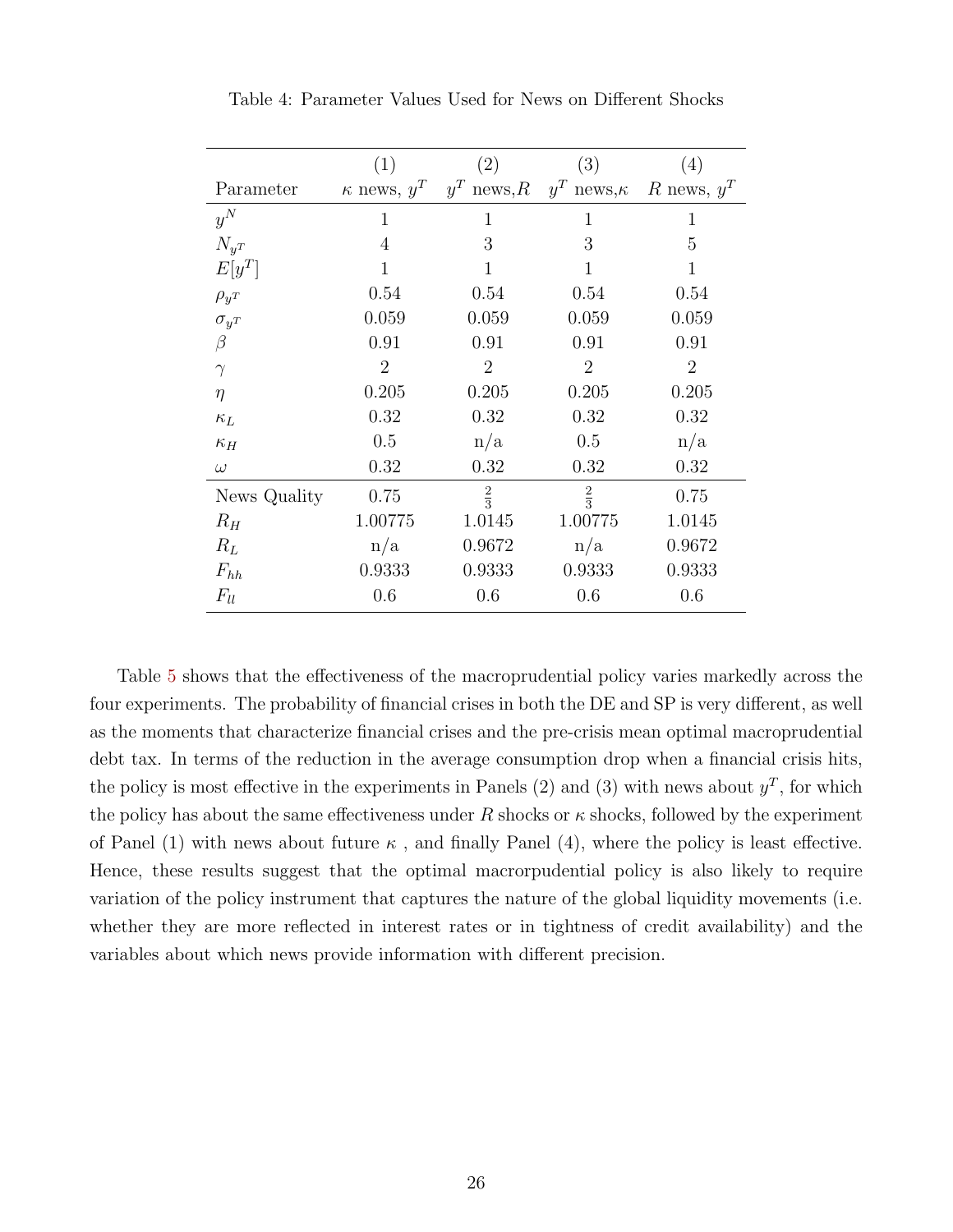<span id="page-28-0"></span>

|                                             | (1)                  |          | $(2)$ (Baseline) |          |                      | (3)      |               | (4)      |
|---------------------------------------------|----------------------|----------|------------------|----------|----------------------|----------|---------------|----------|
| Model Moment                                | $\kappa$ news, $y^T$ |          | $y^T$ news, R    |          | $y^T$ news, $\kappa$ |          | R news, $y^T$ |          |
| Long-run Moments                            | DE                   | SP       | DE               | SP       | DE                   | SP       | DE            | SP       |
| $\sigma(CA/Y)$ (%)                          | 3.94                 | 2.64     | 3.18             | 1.75     | 3.47                 | 1.97     | 3.27          | 2.64     |
| Welfare Gain $(\%)$                         | n/a                  | 0.11     | n/a              | 0.12     | n/a                  | 0.13     | n/a           | 0.06     |
| $E[B/Y]$ (%)                                | $-29.72$             | $-29.19$ | $-29.62$         | $-29.31$ | $-29.84$             | $-29.46$ | $-29.31$      | $-29.10$ |
| Prob of Crisis $(\%)$                       | 4.06                 | 3.76     | 3.51             | 2.27     | 3.67                 | 2.19     | 1.78          | 0.54     |
| Financial Crisis Moments                    |                      |          |                  |          |                      |          |               |          |
| $\Delta C$ (%)                              | $-18.46$             | $-13.79$ | $-14.39$         | $-9.41$  | $-15.36$             | $-10.10$ | $-20.21$      | $-17.58$ |
| $\Delta RER(\%)$                            | $-62.34$             | $-43.28$ | $-45.55$         | $-27.62$ | $-49.49$             | $-30.04$ | $-71.91$      | $-60.33$ |
| $\Delta CA/Y$ (%)                           | 17.68                | 11.24    | 13.47            | 7.06     | 14.74                | 7.85     | 19.28         | 15.62    |
| $E[\tau]$ pre-crisis $(\%)$                 | n/a                  | 6.52     | n/a              | 4.65     | n/a                  | 5.27     | n/a           | 5.21     |
| Switch from High Liquidity to Low Liquidity |                      |          |                  |          |                      |          |               |          |
| $\Delta C$ (%)                              | $-21.31$             | $-15.97$ | $-15.49$         | $-10.18$ | $-14.45$             | $-9.27$  | $-18.67$      | $-16.48$ |
| $\triangle RER$ (%)                         | $-76.42$             | $-52.82$ | $-49.93$         | $-30.25$ | $-46.42$             | $-27.59$ | $-65.38$      | $-55.82$ |
| $\Delta CA/Y$ (%)                           | 21.87                | 14.28    | 14.65            | 7.70     | 13.62                | 6.94     | 17.26         | 14.21    |
| $E[\tau]$ pre-crisis $(\%)$                 | n/a                  | 7.82     | n/a              | 5.11     | n/a                  | 7.01     | n/a           | 5.40     |

Table 5: Model Moments for News on Different Shocks

## 5 Conclusions

This paper introduced news about future income and regime switches in global liquidity to a Fisherian model of financial crises and macroprudential policy. Quantitative results from an experiment calibrated using data for Argentina show that both news shocks and global liquidity regimes have important effects on the Fisherian financial amplification mechanism: First, good news and low interest rates fuel credit booms, resulting in severe financial crises when good shocks are not realized and when there is a sudden shift in financial regimes. Second, when the precision of news increase, agents accumulate less precautionary savings leading to less frequent but more severe financial crises. Third, macroprudential debt taxes are effective tools for reducing both the frequency and magnitude of financial crises, but the results show the need for significant variation of optimal debt taxes when news are good v. bad, and when the regime of global liquidity shifts.

The findings of this paper illustrate the importance of considering unconventional sources of financial instability, such as news about future economic fundamentals and regime-switches in global liquidity, in financial crises dynamics and in the design and evaluation of macroprudential policies.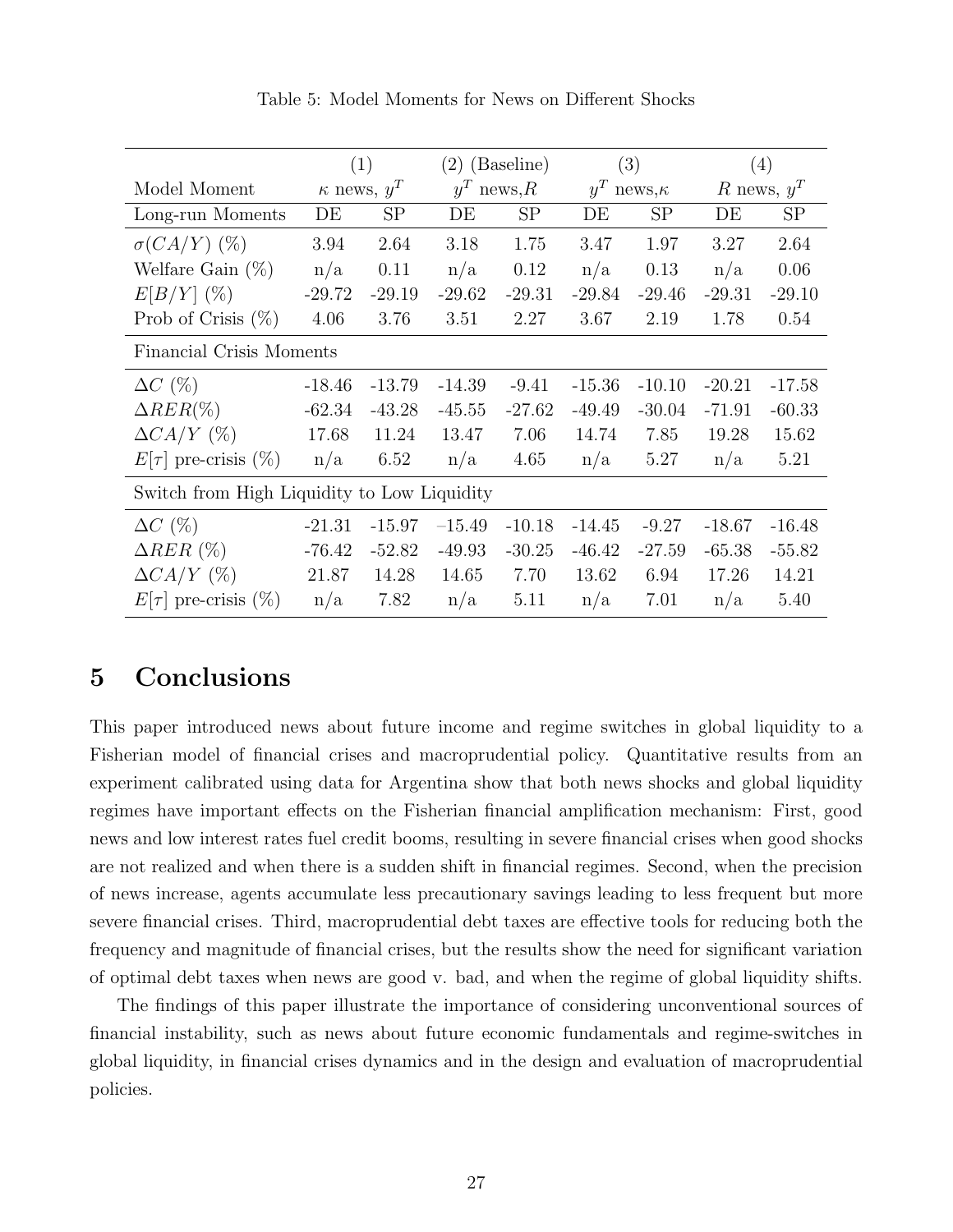## References

- <span id="page-29-13"></span>Akinci, O. and Chahrour, R. (2014). 'Good News is Bad News: Leverage Cycles and Sudden Stops'. Mimeo, Boston College Department of Economics.
- <span id="page-29-10"></span>Beaudry, P. and Portier, F. (2006). 'Stock prices, news, and economic fluctuations'. The American economic review, vol. 96, no. 4, 1293–1307.
- <span id="page-29-12"></span>Beaudry, P. and Portier, F. (2014). 'News-Driven Business Cycles: Insights and Challenges'. Journal of Economic Literature, vol. 52, no. 4, 993–1074.
- <span id="page-29-7"></span>Bengui, J. and Bianchi, J. (2014). 'Capital Flow Management when Capital Controls Leak'. Mimeo, University of Montreal.
- <span id="page-29-3"></span>Benigno, G., Chen, H., Otrok, C., Rebucci, A., and Young, E. R. (2013). 'Financial crises and macro-prudential policies'. Journal of International Economics, vol. 89, no. 2, 453–470.
- <span id="page-29-4"></span>Benigno, G., Chen, H., Otrok, C., Rebucci, A., and Young, E. R. (2014). 'Capital Controls or Exchange Rate Policy? A Pecuniary Externality Perspective'. Mimeo, LSE.
- <span id="page-29-0"></span>Bianchi, J. (2011). 'Overborrowing and Systemic Externalities in the Business Cycle'. American Economic Review, vol. 101, no. 7, 3400–3426.
- <span id="page-29-8"></span>Bianchi, J., Boz, E., and Mendoza, E. G. (2012). 'Macroprudential Policy in a Fisherian Model of Financial Innovation'. IMF Economic Review, vol. 60, no. 2, 223–269.
- <span id="page-29-5"></span>Bianchi, J. and Mendoza, E. G. (2010). 'Overborrowing, Financial Crises and 'Macroprudential' Policy'. NBER Working Paper No. 16091.
- <span id="page-29-6"></span>Bianchi, J. and Mendoza, E. G. (2013). 'Optimal Time-Consistent Macroprudential Policy'. NBER Working Paper No 19704.
- <span id="page-29-11"></span>Blanchard, O. J., L'Huillier, J.-P., and Lorenzoni, G. (2013). 'News, Noise, and Fluctuations: An Empirical Exploration'. The American Economic Review, vol. 103, no. 7, 3045–3070.
- <span id="page-29-2"></span>Borio, C. (2014). 'The financial cycle and macroeconomics: What have we learnt?' *Journal of* Banking & Finance, vol. 45, 182-198.
- <span id="page-29-9"></span>Boz, E. and Mendoza, E. G. (2014). 'Financial innovation, the discovery of risk, and the US credit crisis'. Journal of Monetary Economics, vol. 62, 1–22.
- <span id="page-29-1"></span>Bruno, V. and Shin, H. S. (2014). 'Cross-Border Banking and Global Liquidity<sup>\*</sup>'. *The Review of* Economic Studies, page rdu042.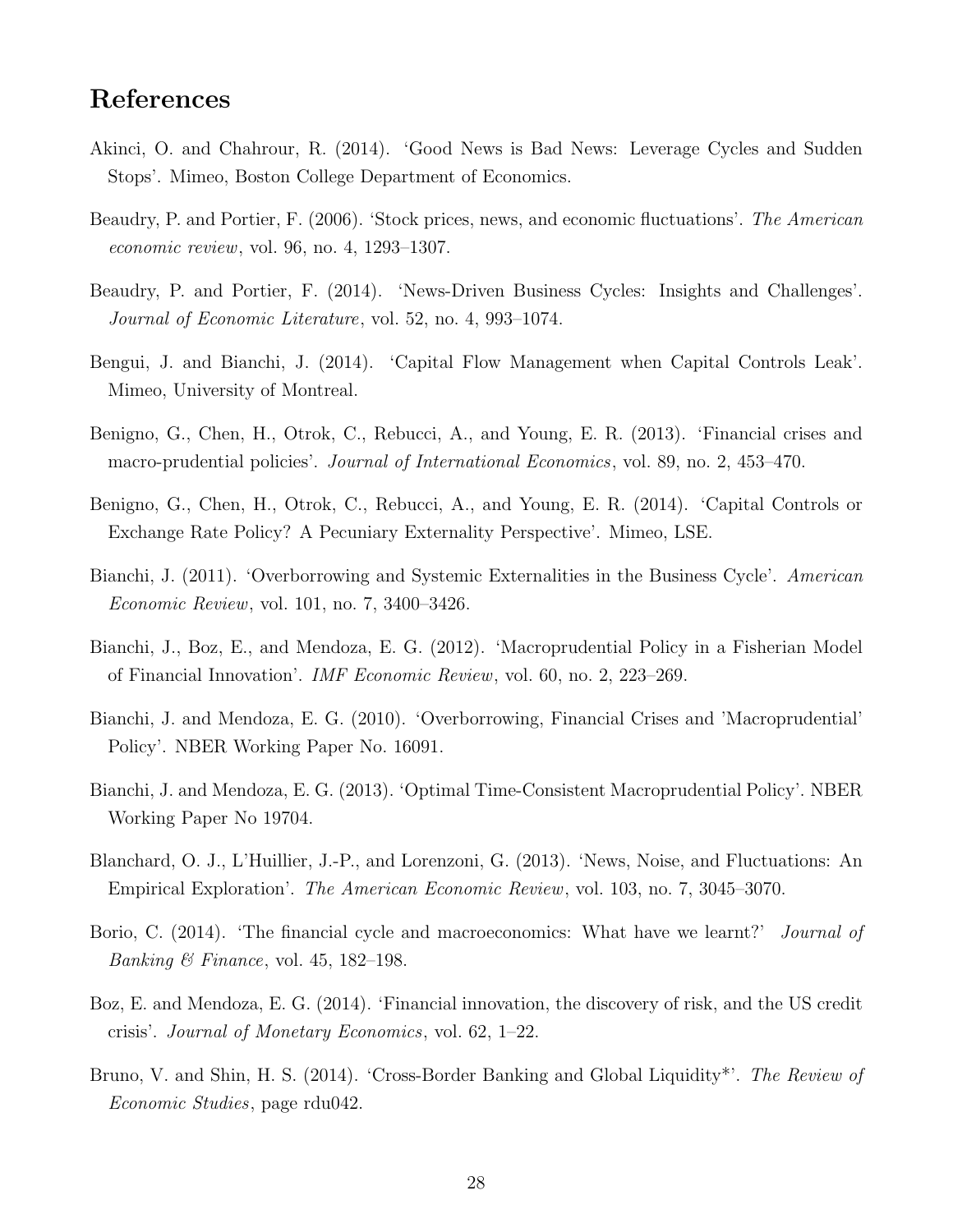- <span id="page-30-1"></span>Calvo, G. A., Leiderman, L., and Reinhart, C. M. (1996). 'Inflows of Capital to Developing Countries in the 1990s'. The Journal of Economic Perspectives, pages 123–139.
- <span id="page-30-10"></span>Christiano, L., Ilut, C. L., Motto, R., and Rostagno, M. (2010). 'Monetary policy and stock market booms'. NBER Working Paper No 16402.
- <span id="page-30-12"></span>Durdu, C. B., Nunes, R., and Sapriza, H. (2013). 'News and sovereign default risk in small open economies'. Journal of International Economics, vol. 91, no. 1, 1–17.
- <span id="page-30-7"></span>Farhi, E. and Werning, I. (2012). 'Dealing with the trilemma: Optimal capital controls with fixed exchange rates'. NBER Working Paper No 18199.
- <span id="page-30-8"></span>Flemming, J., L'Huillier, J.-P., and Piguillem, F. (2015). 'The Optimal Tradeoff Between Consumption Smoothing and Macroprudential Regulation'. Mimeo, EIEF.
- <span id="page-30-4"></span>Galati, G. and Moessner, R. (2013). 'Macroprudential policy–a literature review'. *Journal of* Economic Surveys, vol. 27, no. 5, 846–878.
- <span id="page-30-5"></span>Galati, G. and Moessner, R. (2014). 'What do we know about the effects of macroprudential policy?' Mimeo, De Nederlandsche Bank Working Paper.
- <span id="page-30-9"></span>Jaimovich, N. and Rebelo, S. (2009). 'Can News about the Future Drive the Business Cycle?' The American economic review, vol. 99, no. 4, 1097–1118.
- <span id="page-30-3"></span>Jeanne, O. and Korinek, A. (2010). 'Managing Credit Booms and Busts: A Pigouvian Taxation Approach'. NBER Working Paper No 16377.
- <span id="page-30-6"></span>Korinek, A. and Mendoza, E. G. (2014). 'From Sudden Stops to Fisherian Deflation: Quantitative Theory and Policy Implications'. Annual Review of Economics, vol. 6, no. 1.
- <span id="page-30-13"></span>Lane, P. and Milesi-Ferretti, G. (2001). 'The external wealth of nations: measures of foreign assets and liabilities for industrial and developing countries'. *Journal of international Economics*, vol. 55, no. 2, 263–294.
- <span id="page-30-11"></span>Mendoza, E. G. (2002). 'Credit, Prices, and Crashes: Business Cycles with a Sudden Stop'. In 'Preventing Currency Crises in Emerging Markets', Frankel, Jeffrey and Sebastian Edwards eds. Chicago: University of Chicago Press.
- <span id="page-30-0"></span>Mendoza, E. G. (2010). 'Sudden Stops, Financial Crises, and Leverage'. The American Economic Review, vol. 100, no. 5, 1941–1966.
- <span id="page-30-2"></span>Mendoza, E. G. and Terrones, M. E. (2012). 'An anatomy of credit booms and their demise'. NBER Working Paper No 18379.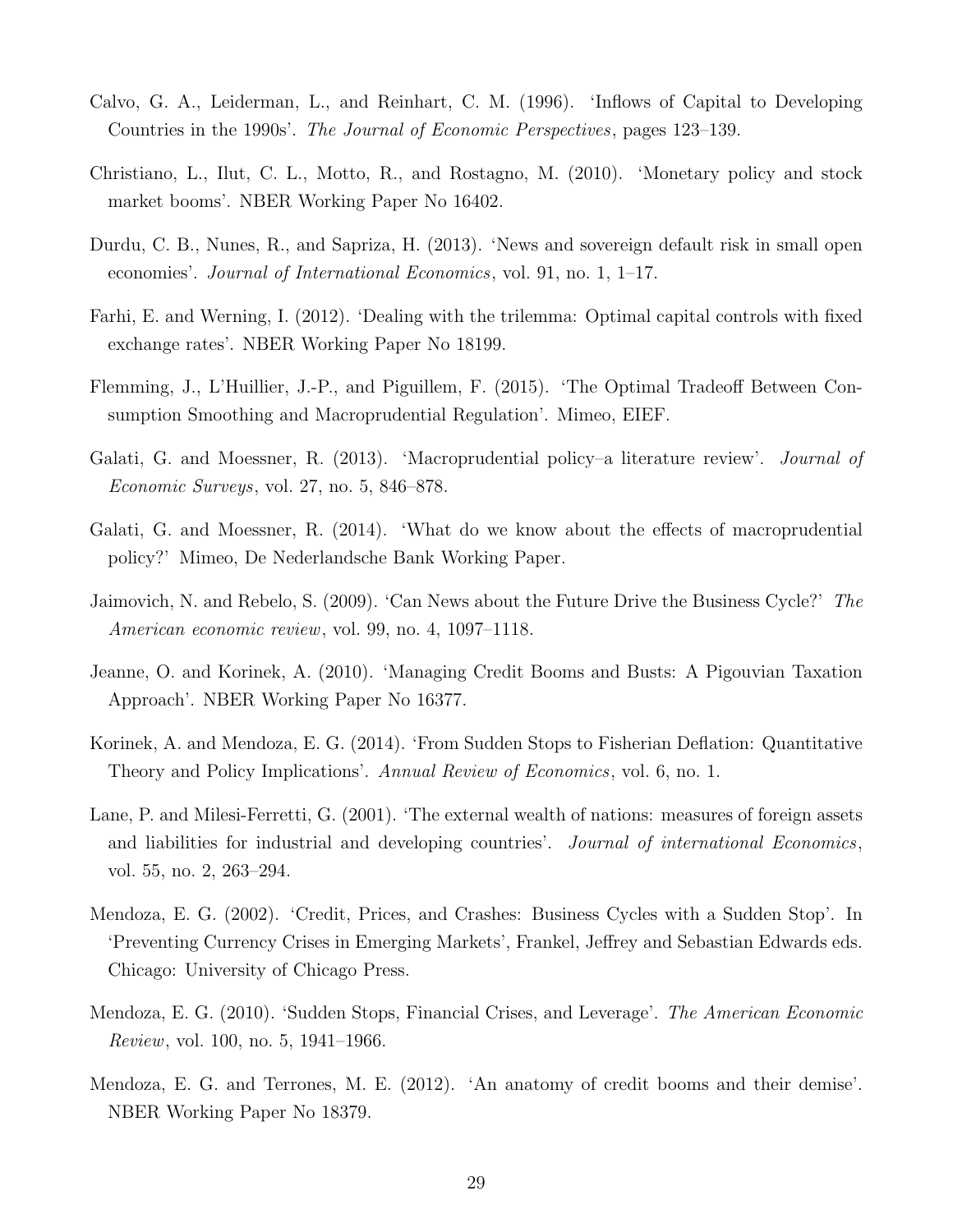- <span id="page-31-1"></span>Reinhart, C. M. and Rogoff, K. S. (2014). 'Recovery from Financial Crises: Evidence from 100 Episodes'. The American Economic Review, vol. 104, no. 5, 50–55.
- <span id="page-31-4"></span>Schmitt-Grohé, S. and Uribe, M. (2012). 'What's news in business cycles'. *Econometrica*, vol. 80, no. 6, 2733–2764.
- <span id="page-31-3"></span>Schmitt-Grohé, S. and Uribe, M. (2013). 'Downward nominal wage rigidity, currency pegs, and involuntary unemployment'. Mimeo, Columbia University.
- <span id="page-31-2"></span>Schularick, M. and Taylor, A. M. (2012). 'Credit Booms Gone Bust: Monetary Policy, Leverage Cycles, and Financial Crises, 1870-2008'. The American Economic Review, vol. 102, no. 2, 1029.
- <span id="page-31-0"></span>Shin, H. S. (2013). 'The Second Phase of Global Liquidity and Its Impact on Emerging Economies'. Mimeo, Princeton University.
- <span id="page-31-5"></span>Stein, J. C. (2012). 'Monetary policy as financial stability regulation'. The Quarterly Journal of Economics, vol. 127, no. 1, 57–95.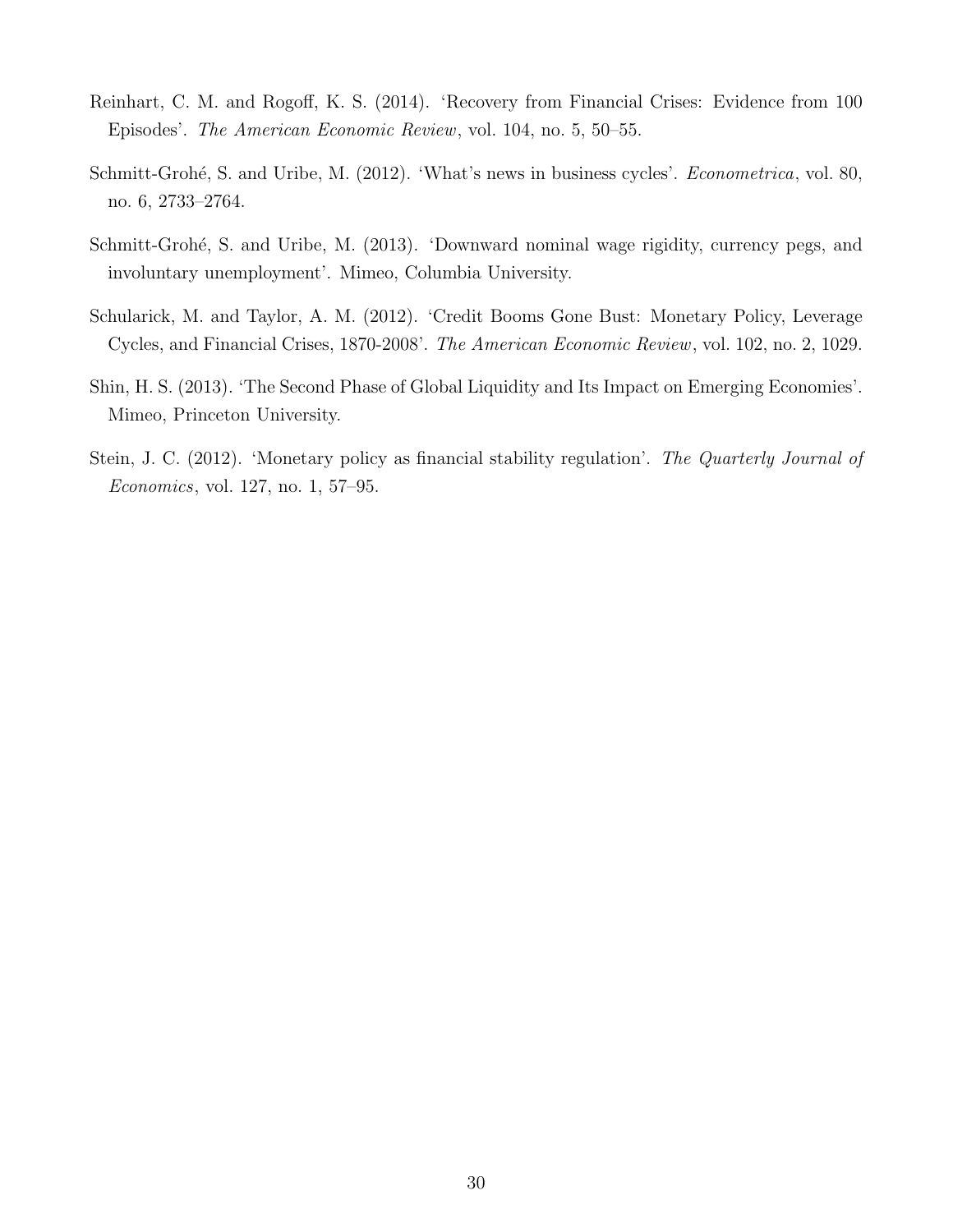### Appendix: Solution Method

The Matlab code named "Model.m" provides the algorithm for solving the model. The code is divided in six sections.

Section 1. Parameter Values sets the parameters values shown in table [1.](#page-11-0) We use 100 points in the grid for bonds and three states for  $y<sup>T</sup>$  shocks, three states for news shocks and two states for interest rates shocks. The convergence tolerance level for the solution of decision rules, as defined in Section 3 below, is set to  $\epsilon = 1e^{-5}$ .

Section 2. Construction of Markov Chain discretizes  $y<sup>T</sup>$  shocks using Tauchen and Hussey's method. The time-series properties of the  $y<sup>T</sup>$  process that the method targets are estimates obtained by [Bianchi](#page-29-0) [\(2011\)](#page-29-0)using data for Argentina, and the corresponding moments are reported in table [1.](#page-11-0) We incorporate news shocks according to the formulae in the Section [2.3](#page-6-0) of the paper. Then we add global liquidity shocks to construct the entire transition matrix, assuming  $y<sup>T</sup>$  shocks and global liquidity shocks are independent.

Section 3. Decentralized Equilibrium solves the decentralized equilibrium using the timeiteration method. Intuitively, this algorithm solves the model by backward recursive-substitution of the model's optimality conditions written in recursive form. In particular, the algorithm solves for the recursive functions  $c^T(b, z), P^N(b, z)$  and  $B(b, z)$  that satisfy these four conditions:

<span id="page-32-1"></span>
$$
P^{N}(b, z) = \frac{1 - \omega}{\omega} \left( \frac{c^{T}(b, z)}{y^{N}} \right)^{1 + \eta}
$$
\n(24)

$$
u_T(c^T(b, z), y^N) \ge \beta R(z) E_z[u_T(c^T(B(b, z), z'), y^N)]
$$
\n(25)

<span id="page-32-3"></span><span id="page-32-2"></span><span id="page-32-0"></span>
$$
B(b, z) \ge -\kappa R(z)(PN(b, z)yN + yT(z))
$$
\n(26)

$$
c^{T}(b, z) + q(z)B(b, z) = b + y^{T}(z)
$$
\n(27)

where z is a triple  $(y^T, q, s)$  that includes the realizations of the exogenous shocks to  $y^T$ , the news signal s, and q (recall that  $q = \frac{1}{R}$  $\frac{1}{R}$ ).

Start the algorithm at an initial point defined by setting  $K = 1$  and define conjectures for the equilibrium functions at this point, denoted  $c_K^T(b, z)$ ,  $p_K^N(b, z)$  and  $B_K(b, z)$ . Then proceed with the following steps:

- 1. Set  $B_{K+1}(b, z) = -\kappa R(z) (P_K^N(b, z) y^N + y^T(z))$ , and calculate  $c_{K+1}^T(b, z)$  using equation [27,](#page-32-0) which yields  $c_{K+1}^T(b, z) = b + y^T(z) - (1/R(z))B_{K+1}(b, z)$
- 2. Compute

$$
U \equiv u_T(c_{K+1}^T(b, z), y^N) - \beta R(z) E_z \left[ u_T(c_K^T(B_K(b, z), z'), y^N) \right]
$$
(28)

3. If  $U > 0$ , the collateral constraint binds and then equation [24](#page-32-1) implies that the equilibrium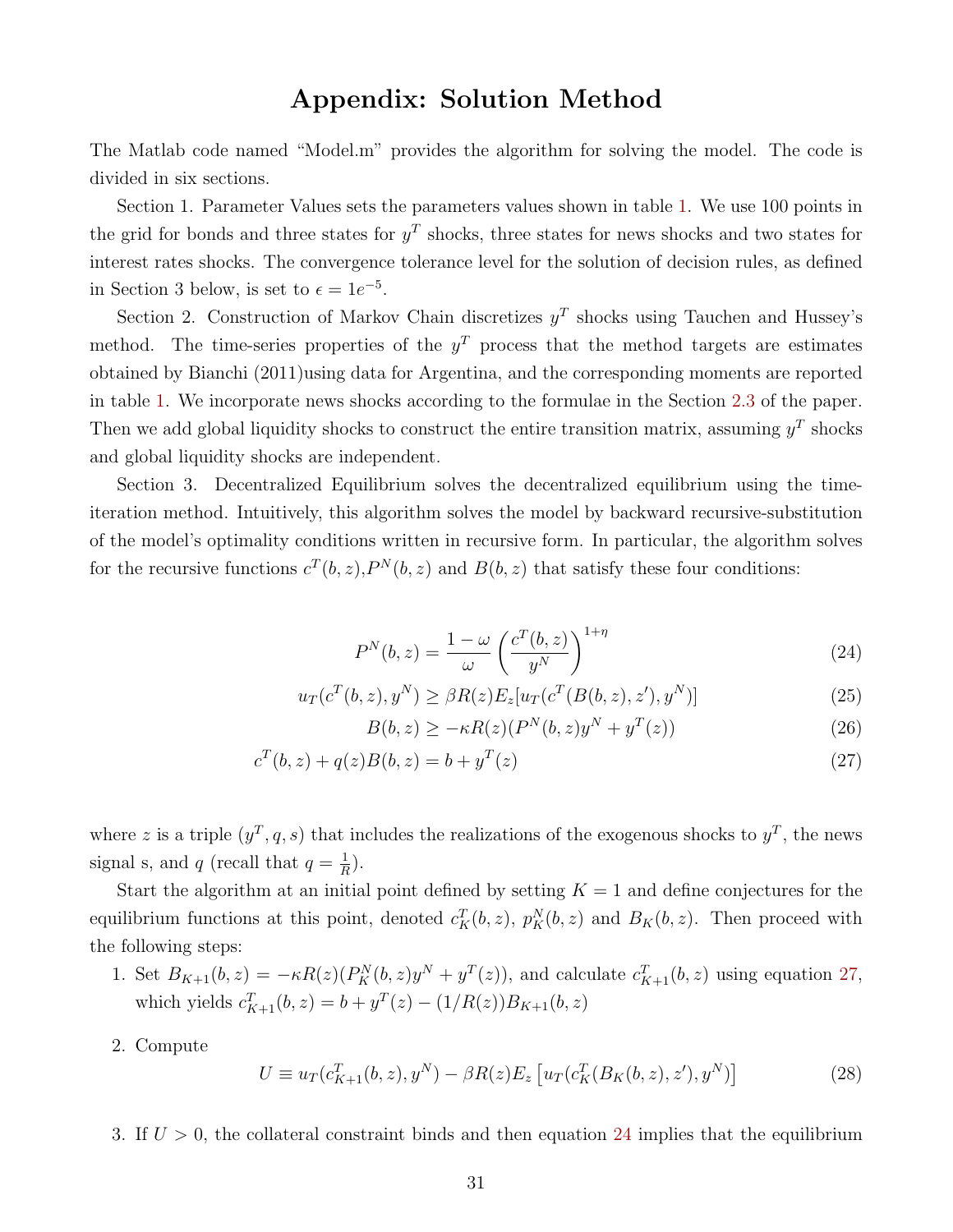price must be given by  $p_{K+1}^N(b, z) = \frac{1-\omega}{\omega} \left( \frac{c_{K+1}^T(b, z)}{y^N} \right)$  $\frac{1}{y^N} \bigg)^{1+\eta}$ 

- 4. If  $U \leq 0$ , the collateral constraint does not bind. Discard the values of  $B_{K+1}(b, z)$  and  $C_{K+1}^T(b, z)$  set in Step 1, and solve for  $c_{K+1}^T(b, z)$  as the recursive function that satisfies the Euler equation [25](#page-32-2) with equality using the fsolve root-finding routine. We then compute  $P_{K+1}^{N}(b, z)$  using again equation [24](#page-32-1) and  $B_{K+1}(b, z)$  using equation [27](#page-32-0)
- 5. The above steps will in general produce a new set of functions  $c_{K+1}^T(b, z)$ ,  $p_{K+1}^N(b, z)$  and  $B_{K+1}(b, z)$  that will differ from the conjectures  $c_K^T(b, z)$ ,  $p_K^N(b, z)$  and  $B_K(b, z)$ . We thus check the convergence criterion  $\sup |x_{K+1} - x_K| \leq \epsilon$  for  $x = B, c^T, p^N$ . If the criterion fails, the conjectures are replaced with the solutions  $c_{K+1}^T(b, z)$ ,  $p_{K+1}^N(b, z)$  and  $B_{K+1}(b, z)$ and the procedure returns to step 1 using these new conjectures. If the convergence criterion sup  $|x_{K+1} - x_K| \leq \epsilon$  holds, the recursive functions are a solution to the decentralized competitive equilibrium in recursive form.

Section 4. Social Planner solves the social planer's problem. The algorithm is also a timeiteration code similar to that of decentralized equilibrium. The difference is that  $u_T$  in equation [25](#page-32-2) becomes

$$
u_T^{SP} = u_T + \mu^{SP} \psi \tag{29}
$$

where  $\mu^{SP} \geq 0$ , with strict inequality if the collateral constraint [26](#page-32-3) binds, and  $\psi$  is the externality term given by  $\kappa(\eta+1)$   $\left(\frac{1-\omega}{\omega}\right)$  $\left(\frac{c^T}{y^N}\right)\left(\frac{c^T}{y^N}\right)$  $\left(\frac{c^T}{y^N}\right)^{\eta}.$ 

Section 5. Welfare Calculation takes the optimal policy functions we derived from section 3 and 4 of the Matlab code, and iterates until convergence to get value functions of the private agent and social planer. We then calculate the welfare gain as in [Bianchi](#page-29-0) [\(2011\)](#page-29-0).

Section 6. Optimal Tax calculates optimal macro-prudential tax according to equation [23,](#page-10-3) and set tax rate to zero when the borrowing constraint binds.

The Matlab code named "Simulation.m" simulate our model. The code is divided in three sections.

Section 1. Simulation simulates our model for 201,000 periods. The first 1,000 periods are discarded to eliminate initial condition dependence. The initial bond position is set as mid point of the bond grid for both DE and SP economies.

Section 2. Event Analysis identifies sudden stop events, and find the surrounding three periods before and after the event. Crisis is defined as current account goes beyond two standard deviation and collateral constraint binds in the decentralized economy. The crisis moments are obtained by taking average across all crisis episodes.

Section 3. Crisis Breakdown analyzes crises effects preceded by different news (see figure [5\)](#page-18-0) and by different liquidity regimes (see figure  $6$ ). The definition of the breakdowns can be found in section 4.3.